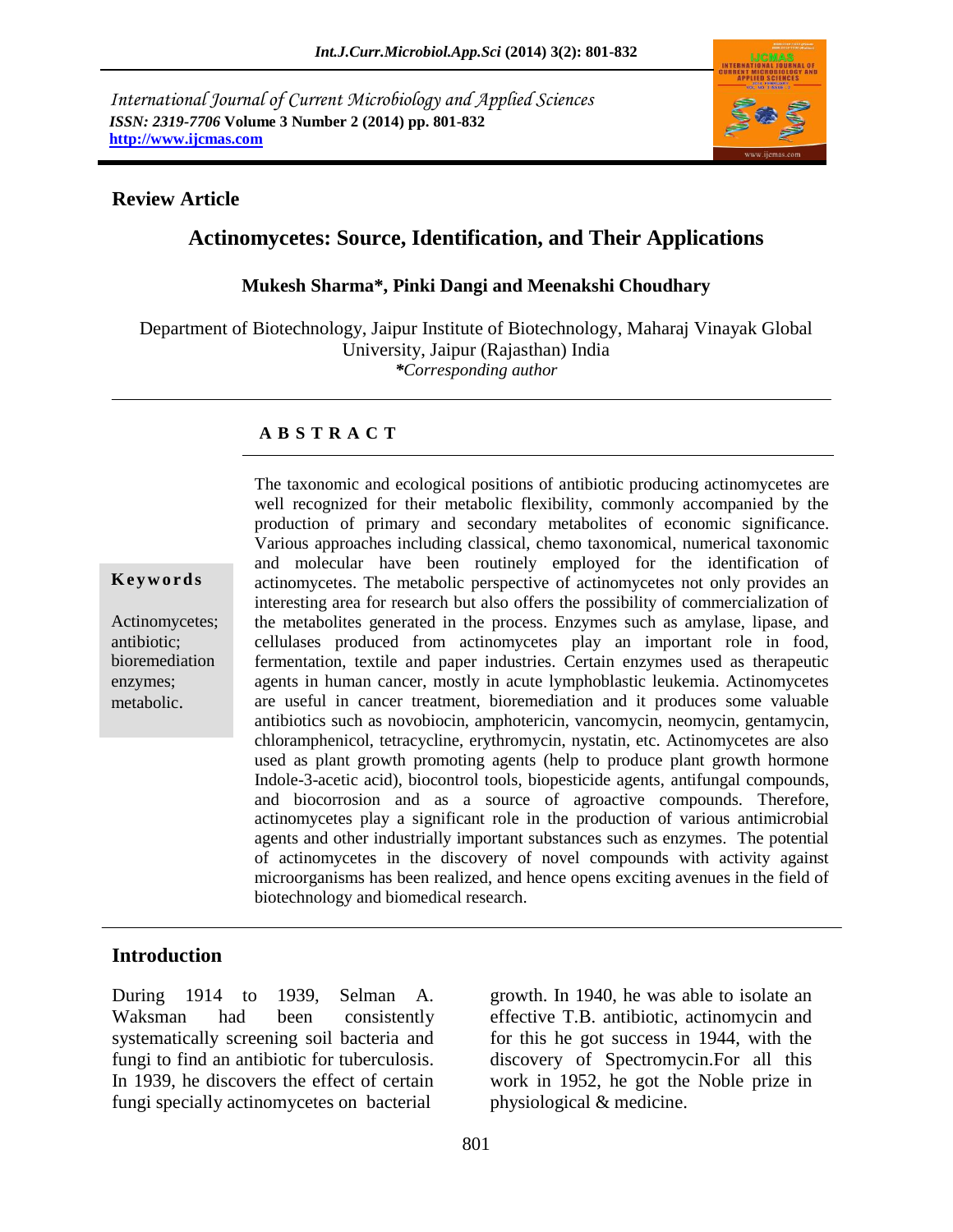Actinomycetes are filamentous Grampositive bacteria, characterized by a complex life cycle belonging to the phylum Actinobacteria, which represents one of the largest taxonomic units among the 18 major lineages currently recognized within the Domain Bacteria (Ventura et al. 2007). *Actinobacteria* are widely distributed in both terrestrial and aquatic ecosystems, mainly in soil, where they play an essential role in recycling refractory biomaterials by decomposing complex mixtures of polymers in dead plants, animals and fungal materials. They are also important in soil biodegradation and humus formation as they recycle the nutrients associated with recalcitrant polymers, such as chitin, keratin, and lignocelluloses, (Goodfellow and Williams 1983, McCarthy and Williams 1992, Stach and Bull 2005) this produces several volatile substances like geosmin responsible of the characteristic "wet earth odor" (Wilkins 1996) and exhibit diverse physiological and metabolic properties, for example the manufacture of extracellular enzymes (McCarthy and Williams 1992, Schrempf 2001).

The bioactive secondary metabolites produced by microorganisms is reported to be around 23,000 of which 10,000 are produced by actinomycetes,thus representing 45% of all bioactive microbial metabolites discovered (Berdy 2005). Among actinomycetes, approximately 7,600 compounds are produced by Streptomyces species (Berdy 2005). Several of these secondary metabolites are potent antibiotics. As a result of which streptomycetes have become the primary antibiotic-producing organisms exploited by the pharmaceutical industry (Berdy 2005). Members of this group are producers of clinically useful antitumor drugs such as anthracyclines

802

(aclarubicin, daunomycin and doxorubicin), peptides (bleomycin and actinomycin D), aureolic acids (mithramycin), enediynes (neocarzinostatin), antimetabolites (pentostatin), carzinophilin, mitomycins, etc (Newman and Cragg 2007; Olano et al., 2009). However, the search for novel drugs is still a priority goal for cancer therapy.The rapid development of resistance to multiple chemotherapeutic drugs and their undesirable side effects has increased demand for novel antitumor drugs that are active against fewer side effects with untreatable tumors, and with the greater therapeutic efficiency (Demain and Sanchez 2009).

Progress has been made recently on drug discovery from actinomycetes by using high-throughput fermentation and screening, combinatorial biosynthesis and mining genomes for cryptic pathways, to generate new secondary metabolites related to existing pharmacophores (Baltz 2008). The isolation of marine actinomycetes has been a great source of new compounds and their isolation all around the world from deepest sediments to the shallow costal sediments from the Mariana Trench, demonstrates that actinomycetes are ever-present in marine sediments, but at lower numbers than in soil (Ghanem et al. 2000, Zheng et al. 2000, Fiedler et al. 2005, Maldonado et al. 2009). Marine microorganisms encompass a complex and diverse assemblage of microscopic life forms, of which it is estimated that only 1% has been cultured or identified (Bernan et al. 2004). In addition, marine actinomycetes have been found in symbiosis with different marine invertebrates, especially sponges (Piel 2004, Kim and Fuerst 2006). Marine actinomycetes have attracted great attention since they have developed unique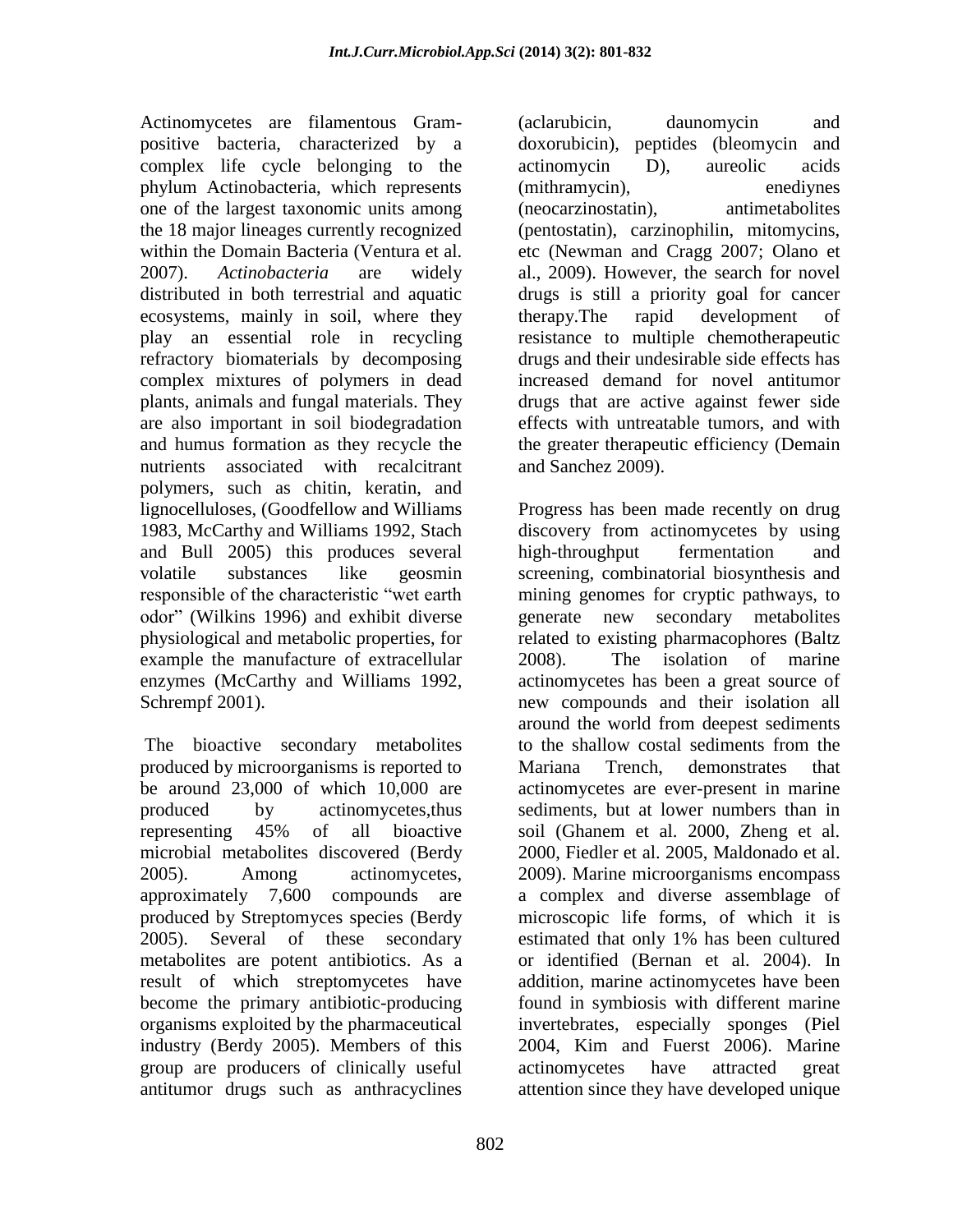metabolic and physiological capabilities that not only ensure survival in extreme habitats, but also offer the prospective to produce compounds with antitumor and other interesting pharmacological activities that would not be observed in terrestrial microorganisms (Blunt et al. 2006, Mayer et al. 2007, Williams 2009, Blunt et al. 2009, Fenical et al. 2002), perhaps because of their close relationships with marine eukaryotic organisms including mammals (Baltz 2008, Piel 2004).

However, one of the main problems associated with marine actinomycetes is the difficulty often found in their culture, because of specific necessities like sea salt while in some cases these microorganisms are obligate halophiles (Tsueng et al. 2008). There are a number of reports on techniques and approaches for accessing previously uncultured soil actinomycetes and the biosynthesis gene clusters they harbor (Janssen et al. 2002, donadio et al. 2002). In the case of marine actinomycetes these studies are only beginning, several attempts to optimize their isolation and growth from several sources (Piel 2004, Bull and Stach 2007, Bull et al. 2005) as well as the improvement of the fermentation process for the production of specific compounds (Tsueng et al. 2008, Lam et al. 2007, Selvin et al. 2009) and the development of tools to facilitate the genetic manipulation of the isolated biosynthesis gene clusters (Moore et al. 2005).

# **Structure of Actinomycetes**

The actinomycetes (sing. actinomycete) are a large group of aerobic, high G-C percentage gram-positive bacteria that form branching filaments or hyphae and asexual spores. These bacteria closely resemble fungi in overall morphology.

Presumably this resemblance results partly from adaptation to the same habitat. Studies of the fine structure of actinomycetes spores during germination have been confined to the genera *Streptomyces* (Kalakoutswl and Agre 1973). The latter genus forms endospores which behave in a similar way to those of *Bacillus,* a new wall layer being synthesized inside the cortex of the spore and extending to form the germ-tube wall.

In the Streptomyces species studied, the spores had a two-layered wall and the inner one extended to form the germ-tube wall. It is not clear if this layer is newly synthesized during germination or if it is formed by reorganization of wall material existing in the dormant spore. Ultra structural changes during the germination of fungal spores have been studied more extensively. Most fungi fall into one of two groups: (i) those in which the germtube wall is formed from a layer which is synthesized *de now* within the existing spore wall; (ii) those in which the germtube wall is formed by the extension of a wall layer already present in the dormant spore (Bartnicki-Garcsi 1968)**.** Some conflicting results have been obtained and closely related species have been reported to fall into different groups (Khan 1975)**.**  This may be partly due to the use of different fixatives, potassium permanganate giving inferior results to those obtained with osmium tetroxide or aldehydes (Borderd and Trincia 1970). Marked changes in spore wall layers can also be induced by hydration during specimen preparation (Florancee et al. 1972).

When grown on an agar-surface, the actinomycetes branch forming a network of hyphae growing both on the surface and under-surface of the agar. The on-thesurface hyphae are called aerial hyphae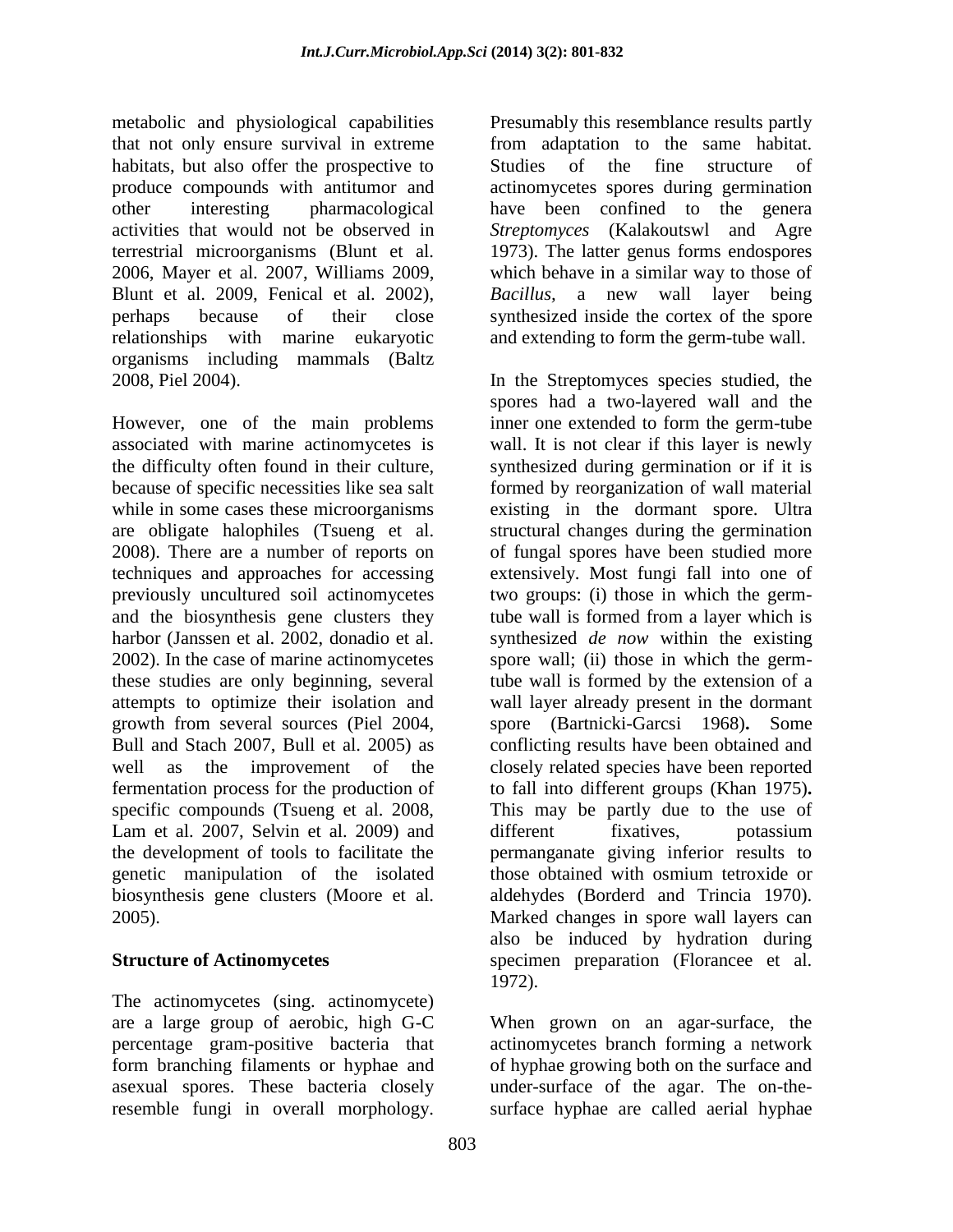and the under-surface hyphae are called substrate hyphae.

Septa normally divide the hyphae into long cells (20 mm and longer) possessing many bacterial chromosomes (nucleoids). These are the aerial hyphae that extend above the substratum and reproduce asexually. Most actinomycetes are nonmotile. When motality is present, it is confined to flagellated spores.

# **Cell Wall Composition**

The composition of cell wall in actinomycetes varies greatly among different groups and is of considerable taxonomic significance. Four major cell wall types are distinguished in these filamentous bacteria on the basis of the three features of peptidoglycan composition and structure. These features are (i) diaminopimelic acid isomer on tetrapeptide side chain position 3, (ii) sugar content of peptidoglycan, and (iii) the presence of glycine in interpeptide bridges. As is evident in, characteristic sugar patterns are present only in cell wall types II-IV of those actinomycetes with meso-diaminopimelic acid.

# **Isolation of actinomycetes**

For the isolation of actinomycetes, various methods can be performed on the basis of different sources and media. Samples were collected from different ecological habitats. Further characterization can be performed to study the different strains of actinomycetes.

# **Identification**

Various approaches for the identification of actinomycetes square measure given in brief below:

### **Molecular Approach**

The most influential approaches to taxonomy are through the study of nucleic acids as a result of this square measure either direct cistron merchandise or the genes themselves and comparisons of nucleic acids yield goodly data true connexion.

Molecular science, which has each classification and identification, has its origin within the early supermolecule crossbreeding studies, however has achieved a new standing following the introduction of supermolecule sequencing techniques (O"Donnell et al. 1993). Importance of phyletic studies supported 16S rDNA sequences is increasing within the science of bacterium and actinomycetes (Yokota 1997). Sequences of 16S rDNA have provided actinomycetologists with a phyletic tree that enables the investigation of evolution of actinomycetes and conjointly provides the premise for identification.

Analysis of the 16S rDNA begins by analytic DNA (Hapwood et al. 1985) and amplifying the gene coding for 16S rRNA exploitation the enzyme chain reaction (Siva Kumar 2001. The refined DNA fragments are directly sequenced. The sequencing reactions are performed exploitation DNA sequencer so as to work out the order during which the bases are organized at intervals the length of sample (Xu et al. 1999) and a computer is then used for finding out the sequence for identification exploitationphyletic analysis procedures. Though, analysis of 16S rDNA generally allows us to identify the organism"s upto the genus level only.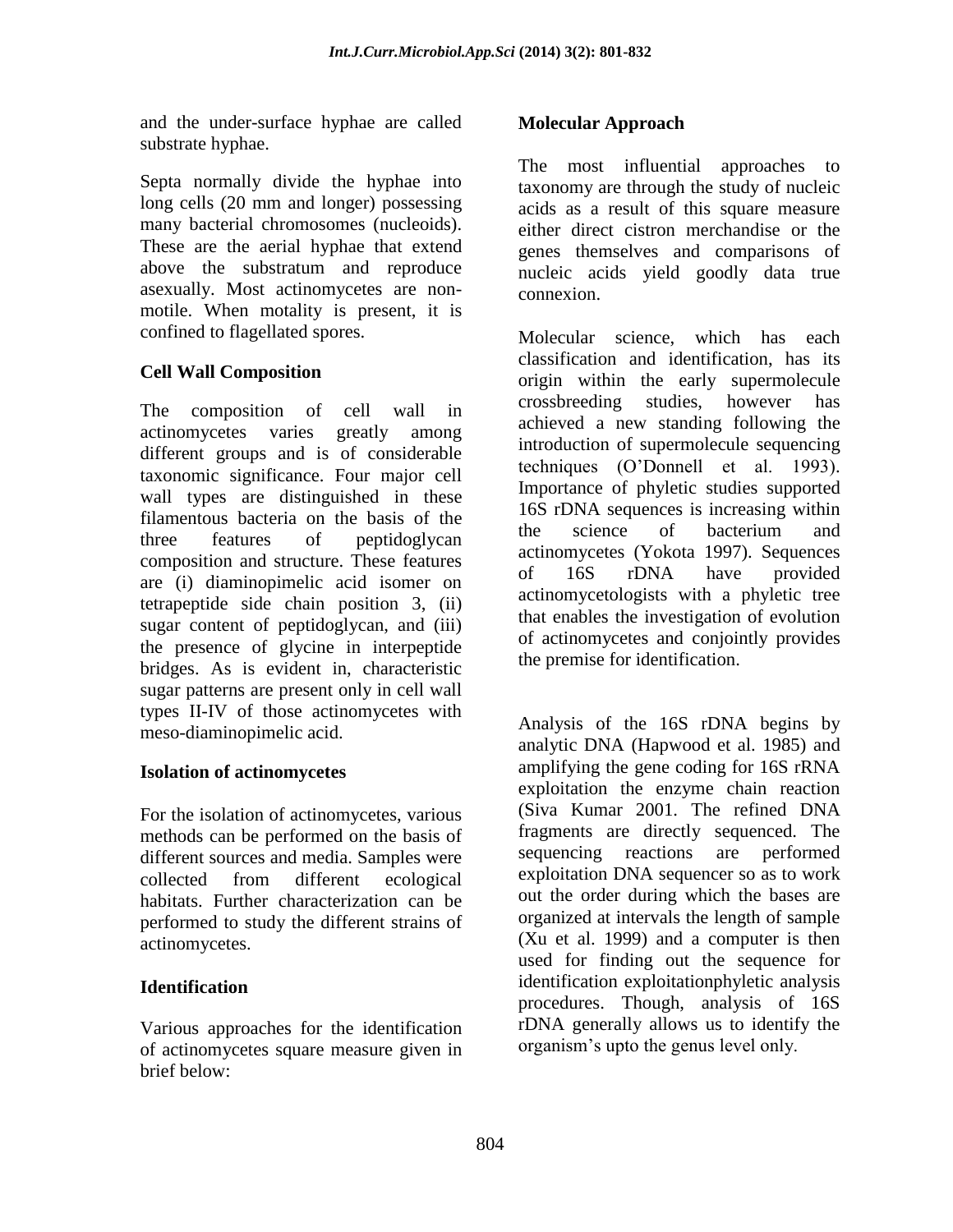#### SOURCE MEDIA REFERENCES FROM SOIL: Forest Soil Starch-casein medium Kuster & Williams(1964) Humus Layer of Forest Soil (a)Humic acid-vitamin agar Cho et al, 1994 (b)Starch casein nitrate agar(SCS) Hayakawa et al, 1987a (c)Hair hydrolysate vitamin agar(HHVA) Hayakawa et al, 1987b (d)Bennet's agar(BA) Seong C.N., 1992 Corn Field, Cow Barn yard, Forest (a)Arginine-glycerol salt(AGS)medium Porter et al, 1960 (b)Chitin medium Lingappa & Lockwood, 1961 (c)Modified Benedict"s medium Porter,Wilhelm & Tresner, 1960 (d)Soybean meal-glucose medium Tsao,Leben & Keitt, 1960 (e)Gauze's agar medium Rehacek, 1959<br>
(f)Czapek's agar medium Waksman, 1961  $(f)Czapek's agar medium$ (g)Egg albumen medium Waksman, 1961 (h)Glucose-asparagine medium Waksman, 1961 (i)Glycerol-asparaginate agar 2 Waksman, 1961 Lake Soil Chitin agar S.C. HSU & J.L. Lockwood, 1975 Soil Coal-vitamin agar Wakisaka et al, 1982 Antartic Soil Mineral salt(MS) medium Kosmachev (1954) Mitidja plain (Algeria) Yeast extract-malt extract agar Shirling & Gottlieb, 1966 Marine Soil Starch casein nitrate(SCN) agar medium Ravel J, Amorso (1998) FROM WATER: Stream Sediments & Lake muds (a)Chitin agar media Lingappa & Lockwood (1961,1962)  $(b)$ M3 agar medium  $\vert$  Jones, 1949 (c)Benett"s medium Jones, 1949 Marine Sediments (a)Starch-casein agar A.Grein & S.P. Meyers, 1958 (b)Asparagine agar <br>A.Grein & S.P. Meyers, 1958 (c)Glycerol-glycine agar Lindenbein, 1952 Marine Sediments(South China) (a)AIM medium J.L. You et al FROM OTHER SOURCES: FROM ROOT & STEM SAMPLES OF FOUR PLANTS: Cinnamomum zeylanicum,Zingiber spectabile,Elettariopsis curtisii, Labisia pumila Starch yeast casein agar(SYCA),Actinomycetes Isolation agar (AIA), Humic Acid vitamin gellan gum (HVG),Tap water yeast extract agar (TWYE), Coal –vitamin agar (CVA) Zin et al, 2007 Mangroove Sediments Asparagine-glucose agar medium Shirling & Gottlieb, 1966

#### **Table.1** Different sources and media for isolation of actinomycetes.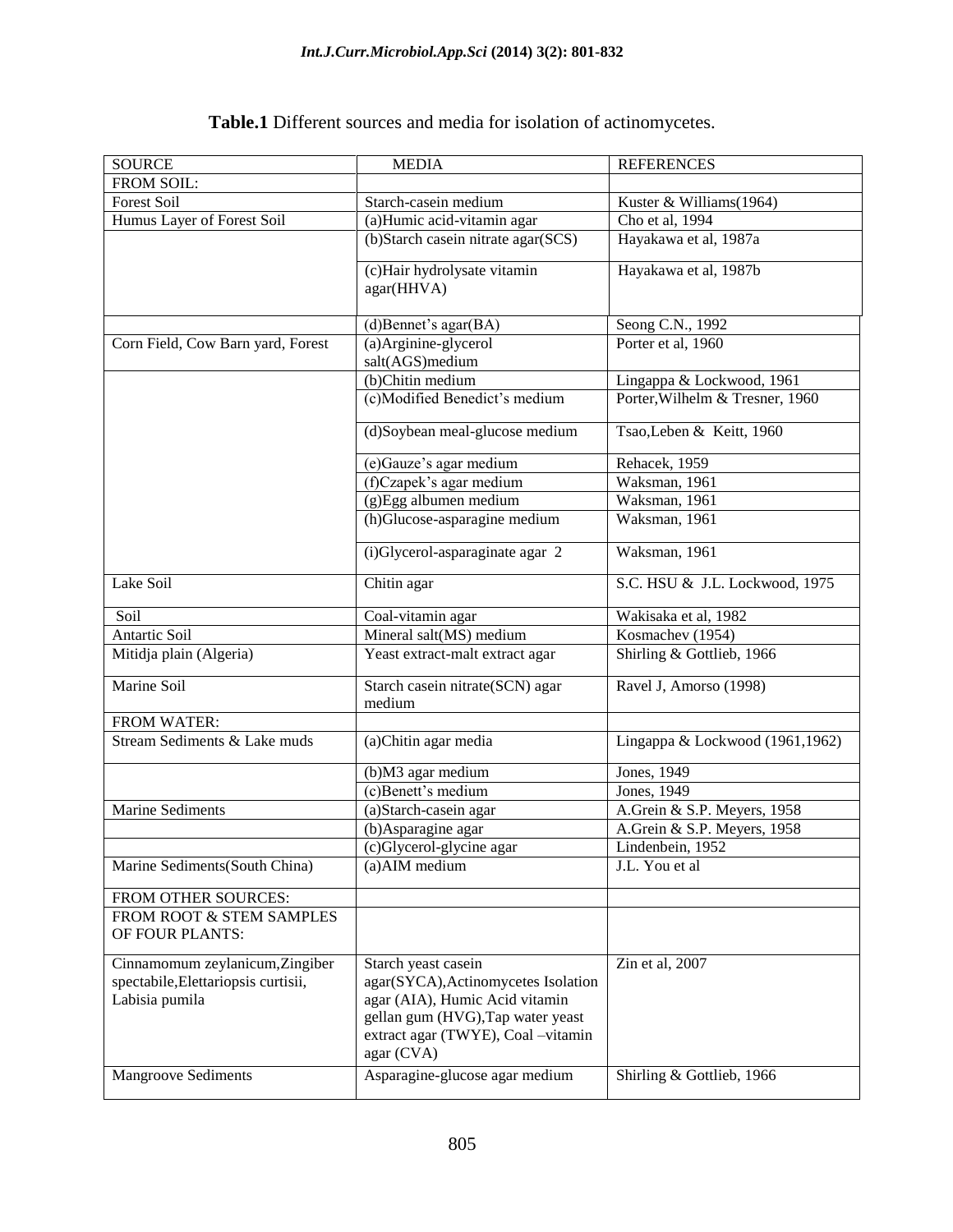**Procedure:** Various steps for the Isolation and characterization of actinomycetes were performed which are mentioned below:

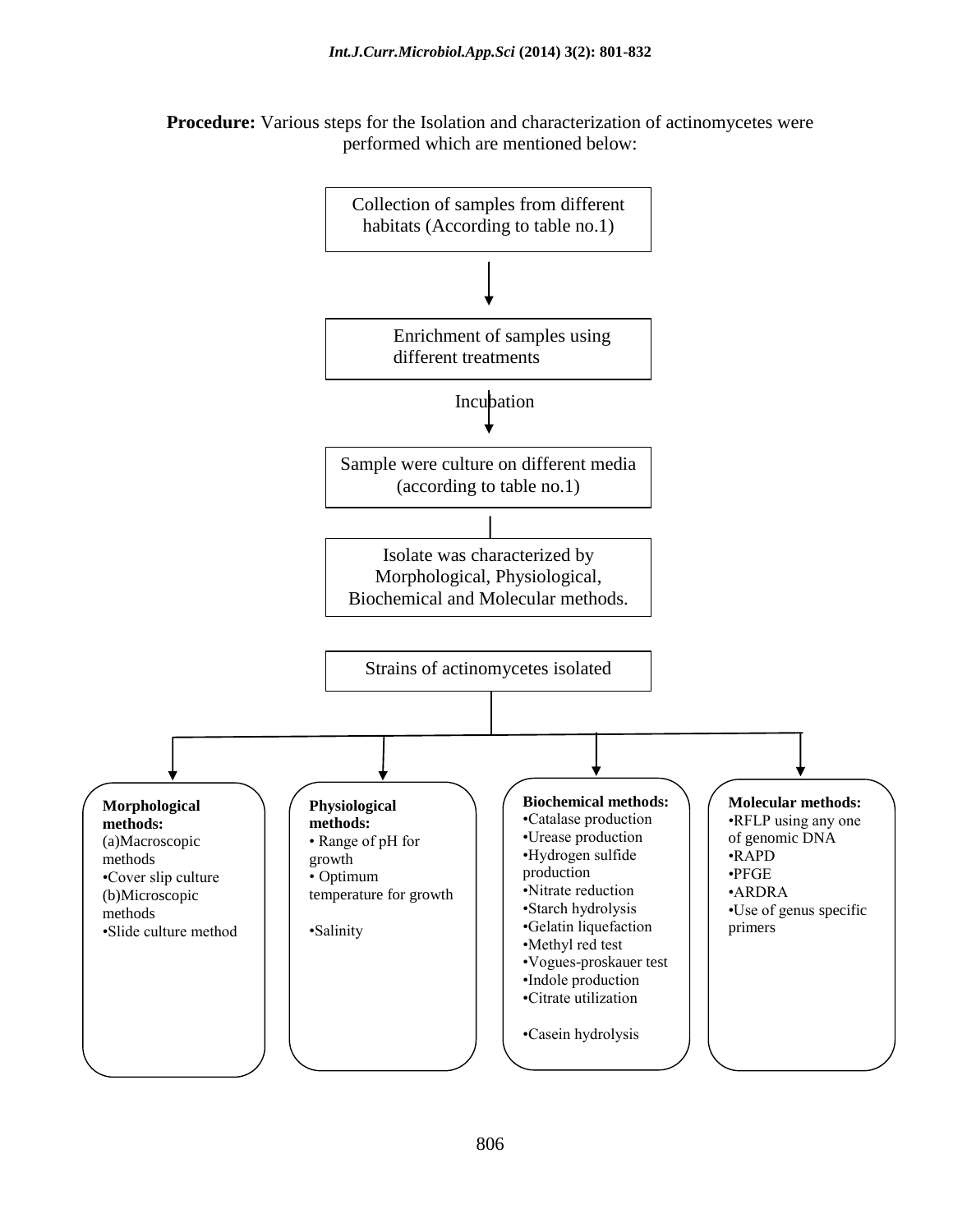# **Chemotaxonomical Approach**

Chemotaxonomy is that the study of chemical variation in organisms and also the use of chemical characters within the classification and identification. It"s one in all the precious strategies to spot the genera of actinomycetes. Studies of Cummins and Harris (Cummins and Harris 1956) established that actinomycetes have a cytomembrane composition comparable to that of gram-positive bacterium, and conjointly indicated that the chemical composition of the cytomembrane may furnish sensible strategies of differentiating numerous varieties of actinomycetes. This can be due to the actual fact that chemical components of the organisms that satisfy the subsequent conditions have important which means in science.

They must be distributed universally among the microorganisms studied; and,

The parts ought to be homologous among the strains at intervals a taxonomic group, whereas important variations exist between the taxa to be differentiated.

Presence of Diaminopimelic Acid (DAP) isomers is one in all the foremost necessary cell-wall properties of grampositive bacterium and actinomycetes. Most bacterium has a characteristic wall envelope, composed of peptidoglycan. The 2, 6‐ Diaminopimelic Acid (DAP) is cosmopolitan as a key amino acid and its optical isomers. The systematic significance lies largely within the key amino acid with two amino bases, and determination of the key amino acid is typically adequate for characterization. If DAP is present, bacterium typically contain one of the isomers, the LL - form or the *meso*-form, largely settled within the peptidoglycan.

Classical approaches for classification build use of physiological, morphological, and biochemical characters. The classical methodology delineated within the identification key by Nonomura (Nonomura 1974) and Bergey's Manual of Determinative Bacteriology (Buchanan and Gibbons 1974) is very much useful in the identification of streptomycetes. These characteristics are normally utilized in employed in taxonomy of streptomycetes for several years. They are quite helpful in routine identification. These are discussed below:

# **1. Aerial Mass Color**

The colour of the mature sporulating aerial mycelium is recorded in an exceedingly straightforward method (White, grey, red, green, blue and violet). Once the aerial mass color falls between two colors series, both the colors are recorded. If the aerial mass color of a strain to be studied shows intermediate tints, then also, both the colors series are noted.

# **2. Melanoid Pigments**

The grouping is formed on the assembly of melanoid pigments (*i.e.*light-green brown, brown black or distinct brown, pigment changed by alternative colours) on the medium. The strains are grouped as melanoid pigment created (+) and not created  $(-)$ .

# **3. Reverse Side Pigments**

The strains were divided into two groups, consistent with their ability to provide characteristic pigments on the reverse aspect of the colony, namely, distinctive (+) and not distinctive or none (‐). In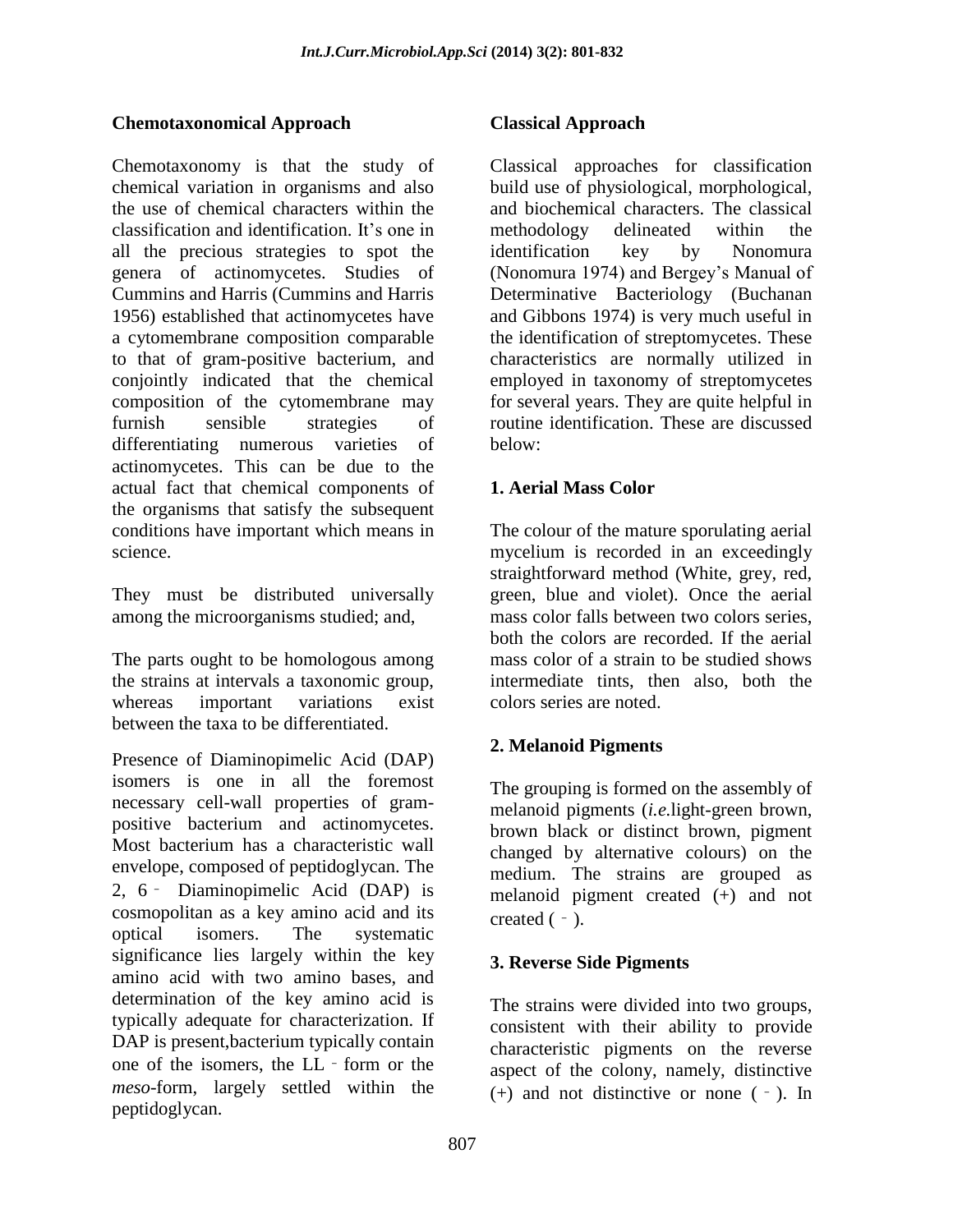case, a color with low saturation like yellowness, olive or yellowish brown occurs, it is included in the latter group  $(-)$ .

### **4. Soluble Pigments**

The strains are divided into two groups by their ability to provide soluble pigments apart from melanin: particularly, produced  $(+)$  and not produced  $(-)$ . The color is recorded (orange, red, green, violet, blue and yellow).

# **5. Spore Chain Morphology**

With relevancy to spore chains, the strains are sorted into "sections". The species belonging to the genus Streptomyces are divided into three sections (Shirling and Gottlieb 1966), particularly rectiflexibiles (RF), retinaculiaperti (RA) and Spirales (S). Once a strain forms two types of spore chains, both are noted (*e.g.* SRA).

# **6. Reproductive Structure Surface**

Spore morphology and its surface options ought to be determined under the scanning electron microscope. The cross hatched cultures arranged for observation under the light microscope can be used for this purpose.

The electron grid ought to be cleaned and adhesive tape should be placed on the surface of the grid. The mature spores of the strain ought to be rigorously placed on the surface of the adhesive tape and gold coating should be applied for half an hour and also the specimen is examined under the electron microscope at completely different magnifications. The reproductive structure silhouettes are characterized as spiny, smooth, warty and hairy.

### **Numerical Taxonomic Approach**

Numerical taxonomy involves examining several strains for a large number of characters prior to assigning the test organism to a cluster based on shared options. The numerically defined taxa are polythetic; therefore, no single property is either indispensable or adequate to entitle an organism for membership of a group. Once classification has been achieved, cluster‐specific or predictive characters is chosen for identification (Williams et al. 1983). Numerical taxonomy was initially applied to *Streptomyces* (Silvestri et al. 1962). The numerical taxonomic study of the genus *Streptomyces* by Williams *et al.* (1983) involves determination of 139 unit characters for 394 type cultures of *Streptomyces*; clusters were outlined at 77.5% or 81% Ssm and 63% Sj similarity levels, and also the former co-effieient is being employed to outline the clusters. His study includes 23 major, 20 minor and 25 single member clusters.

The numerical classification of the genus *Streptomyces* by Kampfer *et al*. (Kampfer et al. 1991) involves determination of 329 physiological tests. His study includes 15 major clusters, 34 minor clusters and 40 single member clusters which are defined at 81.5% similarity level Ssm using the simple matching coefficient (Sokal and Michener 1958) and 59.6 to 64.6% similarity level Sj using Jaccard coefficient (Sneath 1957). Thus, numerical taxonomy provides us with a useful framework for *Streptomyces* taxonomy, as well as identification of species.

# **Role of Streptomycetes**

Streptomyces is the largest genus of Actinobacteria and the type genus of the family Streptomycetaceae (Kampfer et al.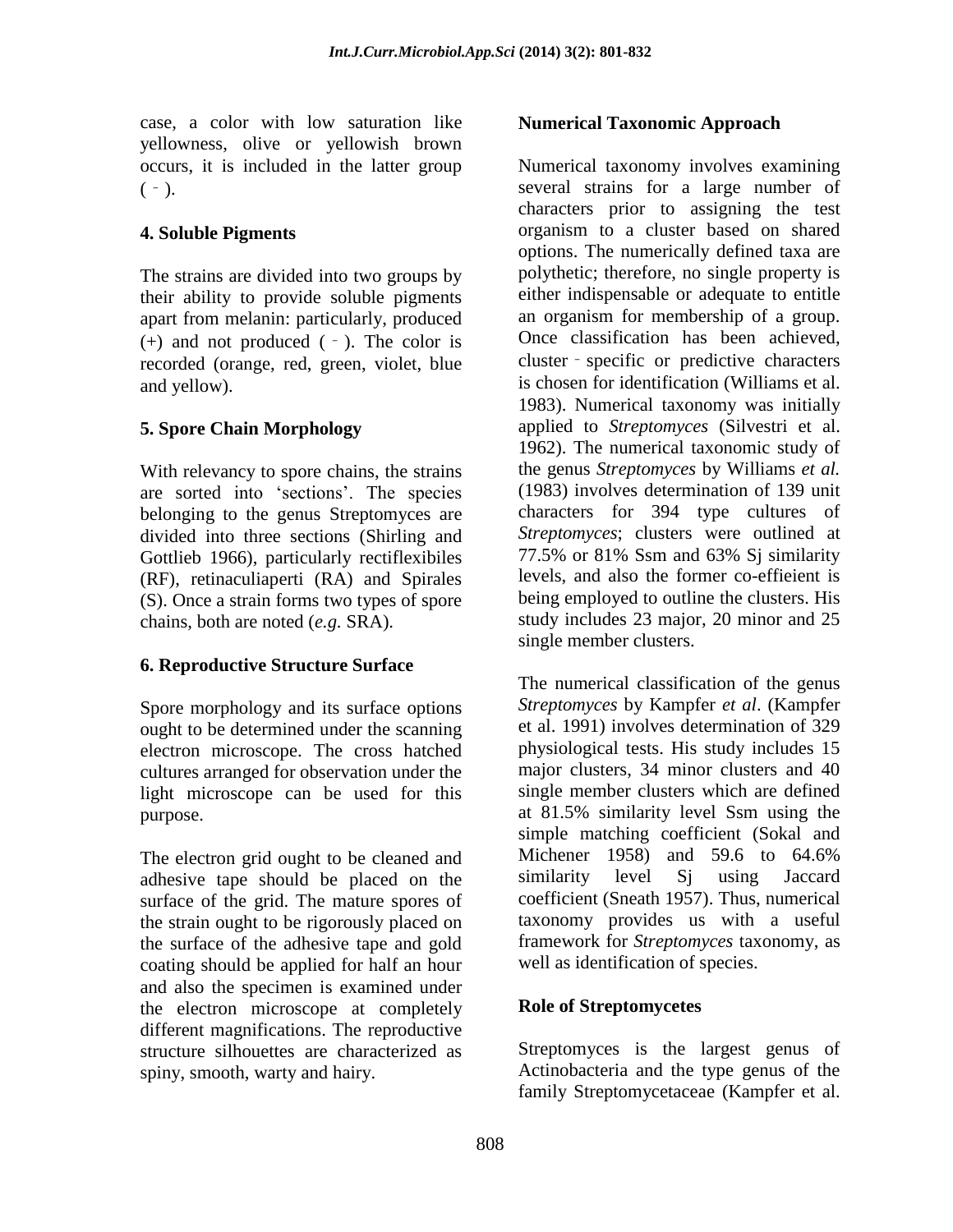1991). Over 500 species of Streptomyces bacteria have been described by Euzeby (Euzeby 2008). Streptomycetes have genomes with high GC-content and these are gram-positive (Madigan and Martinko 2005). Found predominantly in soil and decaying vegetation, mainly streptomycetes produce spores and are noted for their distinct "earthy" odor which results from production of a volatile metabolite, geosmin. Streptomycetes are characterized by a complex secondary metabolism. They make over two-thirds of the clinically useful antibiotics of natural origin (e.g. neomycin, chloramphenicol) (Kieser et al. 2000).

Streptomyces-derived antifungals tend to be macrolide polyenes (large ring structure with lots of conjugated carbon-carbon double bonds) and include such illustrious members as: nystatin (the first Actinobacteria-sourced human antifungal, made by S. noursei), amphotericin B (made by S. nodosus, originally isolated from a sample of Venezuelan soil) and natamycin (made by S. natalensis). There are a friggin" tonne of Steptomycesderived antibiotics used specifically as antibacterial agents. These include Streptomycin by S. griseus, neomycin and kanamycin, respectively produced by S. fradiae and S. kanamyceticus. Other antibacterial antibiotics of note include: erythromycin (a macrolide that often subs for penicillin when people be allergic to it, made by S. erythraea), tetracycline ( a longstanding acne drug that makes you light-sensitive, made by S. rimosus), chloramphenicol (cheap, effective, but can cause aplastic anemia, made by S. venezuelae), vancomycin (a relatively ginormous glycopeptide that can turn people red, made by S. orientalis) and thienamycin (made by S. cattleya, modified by us to make imipenem, the

first carbapenem beta-actam antibiotic). A number of the antibiotics produced by Streptomyces have proven to be too toxic for use as antibiotics in humans, other than because of their toxicity towards cells (specifically dividing cells) they have been reinvented as chemotherapy drugs. We are talking drugs like: actinomycin-D (the original), bleomycin (glycopeptide made by S. verticullus), mitomycin (aziridine made by S. lavendulae) and plicamycin (made by S.plicatus) (Birnbaum et al. 1985).

### **The Research of microbial metabolites**

A variety of actinomycetales, first of all the filamentous fungi and Streptomyces species, and to a lesser extent several bacterial species are the most important producers both in respect of versatility, diversity, and numbers of structures of the produced metabolites. The frequency and significance of these major types of microbes as producers of bioactive metabolites had varied significantly during the last decades. At the start of the antibiotic era the fungal (penicillin, Griseofulvin) and bacterial (Gramicidin) species were in the forefront of the interest, but after the detection of streptomycin and afterward cholramphenicol, tetracyclines and macrolides the attention turned to the species of Streptomyces.

In the fifties and sixties the majority (70%) of antibiotics was discovered from these species. The most characteristic and a little bit surprising feature of the recent years just is this declining representation of the formerly exhaustively investigated Actinomycetes. They contribute to among all microbial products present in only 30- 35%, in contrast to the 75-80% share from the sixties to the eighties. The most frequent producers, the Streptomyces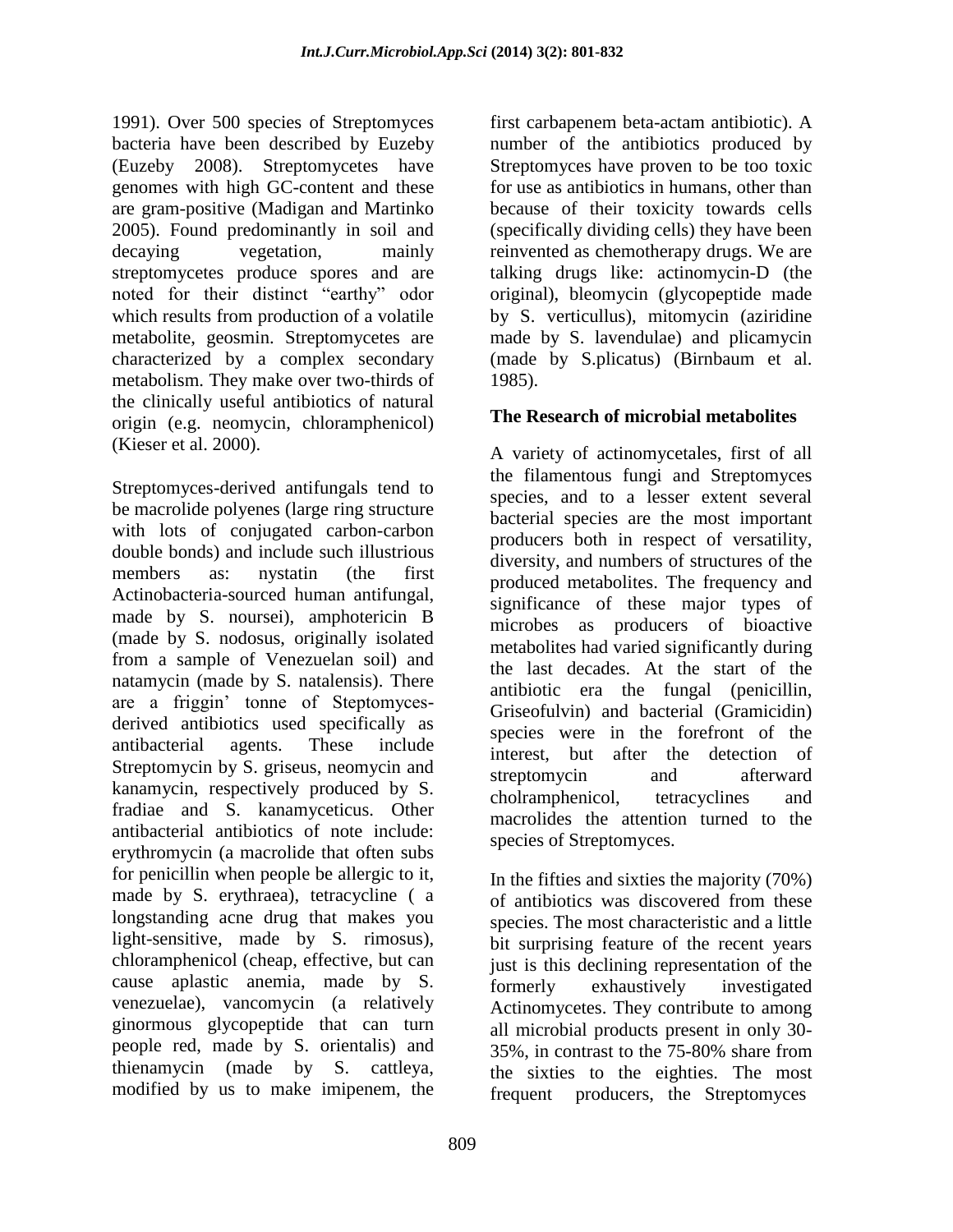**Table.2** In Table the numbers of actinomycetales species, including the all rare actinos, known to produce bioactive metabolites, are summarized.

| Actinomycetales species               | No.            | Actinomycetales species            | No.            |
|---------------------------------------|----------------|------------------------------------|----------------|
| Streptomycetaceae:                    |                | Thermomonosporaceae:               |                |
| Streptomyces                          | 8000           | Actinomadura                       | 345            |
| Streptoverlicillium                   | 258            | Saccharothrix                      | 68             |
| Kitasatosporia                        | 37             | Microbispora                       | 54             |
| Chainia                               | 30             | Actinosynnema                      | 51             |
| Microellobosporia                     | 11             | Nocardiopsis                       | 41             |
| Nocardioides                          | 9              | Microtetraspora/Nonomuria          | 26/21          |
| Micromonosporaceae: (Actinoplanetes)  |                | Thermomonospora                    | 19             |
| Micromonospora                        | 740            | Micropolyspora/Faenia              | 13/3           |
| Actinoplanes                          | 248            | Thermoactinomyces                  | 14             |
| Dactylosporangium                     | 58             | Thermopolyspora                    | 1              |
| Ampullariella                         | 9              | Thermoactinopolyspora              | $\mathbf{1}$   |
| Glycomyces                            | $\overline{2}$ | Mycobacteriaceae: (Actinobacteria) |                |
| Catenuloplanes                        | 3              | Nocardia                           | 357            |
| Catellatospora                        | $\mathbf{1}$   | Mycobacterium                      | 57             |
| Pseudonocardiaceae:                   |                | Arthrobacter                       | 25             |
| Saccharopolyspora                     | 131            | Brevibacterium                     | 17             |
| Amycalotopsis/Nocardia                | 120/357        | Proactinomyces                     | 14             |
| Kibdellosporangium                    | 34             | Rhodococcus                        | 13             |
| Pseudonocardia                        | 27             | Other (unclassified) species:      |                |
| Amycolata                             | 12             | Actinosporangium                   | 30             |
| Saccharomonospora                     | $\overline{2}$ | Microellobosporia                  | 11             |
| Actinopolyspora                       | $\mathbf{1}$   | Frankia                            | $\overline{7}$ |
| Streptosporangiaceae: (Maduromycetes) |                | Westerdykella                      | 6              |
| Streptosporangium                     | 79             | Kitasatoa                          | 5              |
| Streptoalloteichus                    | 48             | Synnenomyces                       | $\overline{4}$ |
| Spirillospora                         | 11             | Sebekia                            | 3              |
| Planobispora                          | 10             | Elaktomyces                        | 3              |
| Kutzneria                             | $\overline{4}$ | Excelsospora                       | 3              |
| Planomonospora                        | $\overline{2}$ | Waksmania                          | 3              |
|                                       |                | Alkalomyces                        | $\mathbf{1}$   |
|                                       |                | Catellatospora                     | $\mathbf{1}$   |
|                                       |                | Erythrosporangium                  | $\mathbf{1}$   |
|                                       |                | Streptoplanospora                  | $\mathbf{1}$   |
|                                       |                | Microechinospora                   | $\mathbf{1}$   |
|                                       |                | Salinospora                        | $\mathbf{1}$   |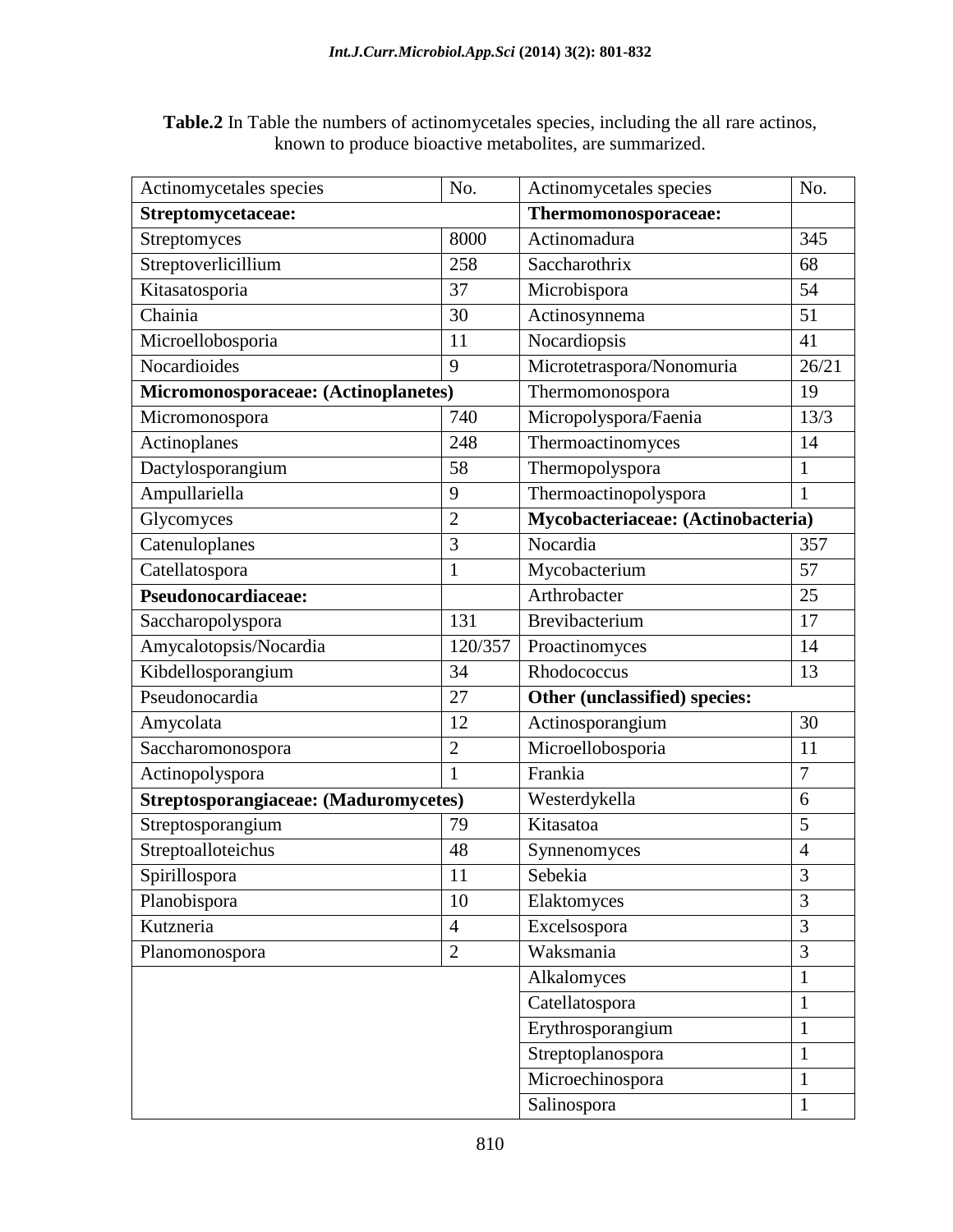species produce 7600 compounds (74% of all actinomycetales), although the atypical Actinomycetes represent 26%, altogether 2500 compounds. The representation of rare action products in 1970 was only 5%. In the group Nocardia, Streptoverticillium, Micromonospora, Streptosporangium, Actinoplanes, Saccharopolyspora and Actinomadura, species are the most frequent producers; each produces several hundreds of antibiotics.

### **Enzyme production from Actinomycetes**

Marine actinomycetes physiological, biochemical and molecular characteristics such as 16SrRNA and terrestrial actinomycetes a great difference, followed by metabolic pathway is also different from terrestrial actinomycetes, which produced a variety of biologically active enzymes.

Actinomycetes secrete amylases to the outside of the cells to carry out extracellular digestion. α amylase starch degrading amylolytic enzymes is of great significance in biotechnological applications such as food industry, fermentation and textile to paper industries (Pandey et al. 2000). Actinomycetes are one of the known cellulose producers (Jang and Chenks 2003, Arunachalam et al. 2010). Cellulases are a collection of hydrolytic enzymes which hydrolyze the glucosidic bonds of cellulose and related cello-digosaccharide derivatives (Ito 1997). Lipase is produced from a variety of actinomycetes, bacteria, and fungi (Kulkarni and Gadre 2002). Lipases have broad applications in the detergent industries, foodstuff, oleochemical, diagnostic settings and also in industries of pharmaceutical fields (Schmid et al. 1998). Actinomycetes are of enormous

importance since they possess a capacity to produce and secrete a variety of extracellular hydrolytic enzymes (Saadoun et al. 2007, Tan et al. 2009). Many actinomycetes have been isolated from various natural sources, as well as in plant tissues and rhizospheric soil. Biological functions of actinomycetes mainly depend on sources from which the bacteria are isolated. Microbial alkaline proteases for manufacturing uses are produced mostly from Streptomyces and Bacillus. Actinomycetes, particularly Streptomycetes are known to secrete multiple proteases in culture medium (Sharmin 2005).

Actinomycetes have been revealed to be an excellent resource for L-asparaginase. A range of actinomycetes, mainly those isolated from soils such as *Streptomyces griseus, S. karnatakensis*, *S. albidoflavus*  and *Nocardia* sp. have abilities to produce L-asparaginase enzyme (DeJong 1972, Narayana et al. 2007, Mostafa and Salama 1979). The production of L-asparaginase has been studied in *Serratia marcescens*  (Khan et al. 1970), *Erwinia carotovora*  (Maladkar et al. 2000), *Enterobacter aerogenes* (Mukherjee et al. 2000), *Pseudomonas aeruginosa* (Abdel-Fattah and Olama 2002), *Bacillus subtilis* (Fisher and Wray 2002) and *Saccharomyces cerevisiae* (Ferrara et al. 2006). Microbial L-asparaginase has been generally used as a therapeutic agent in the cure of certain human cancers, mostly in acute lymphoblastic leukemia (Gallagher et al. 1989, Verma et al. 2007). The roots and rhizomes of several Thai medicinal plants such as lemon grass (*Cymbopogon citratus*), ginger *(Zingiber officinale*) have long been used in Thai traditional medicine for stomach ache and asthma treatment (Wutthithamavet 1997). Rhizosphere soil of these plants may be an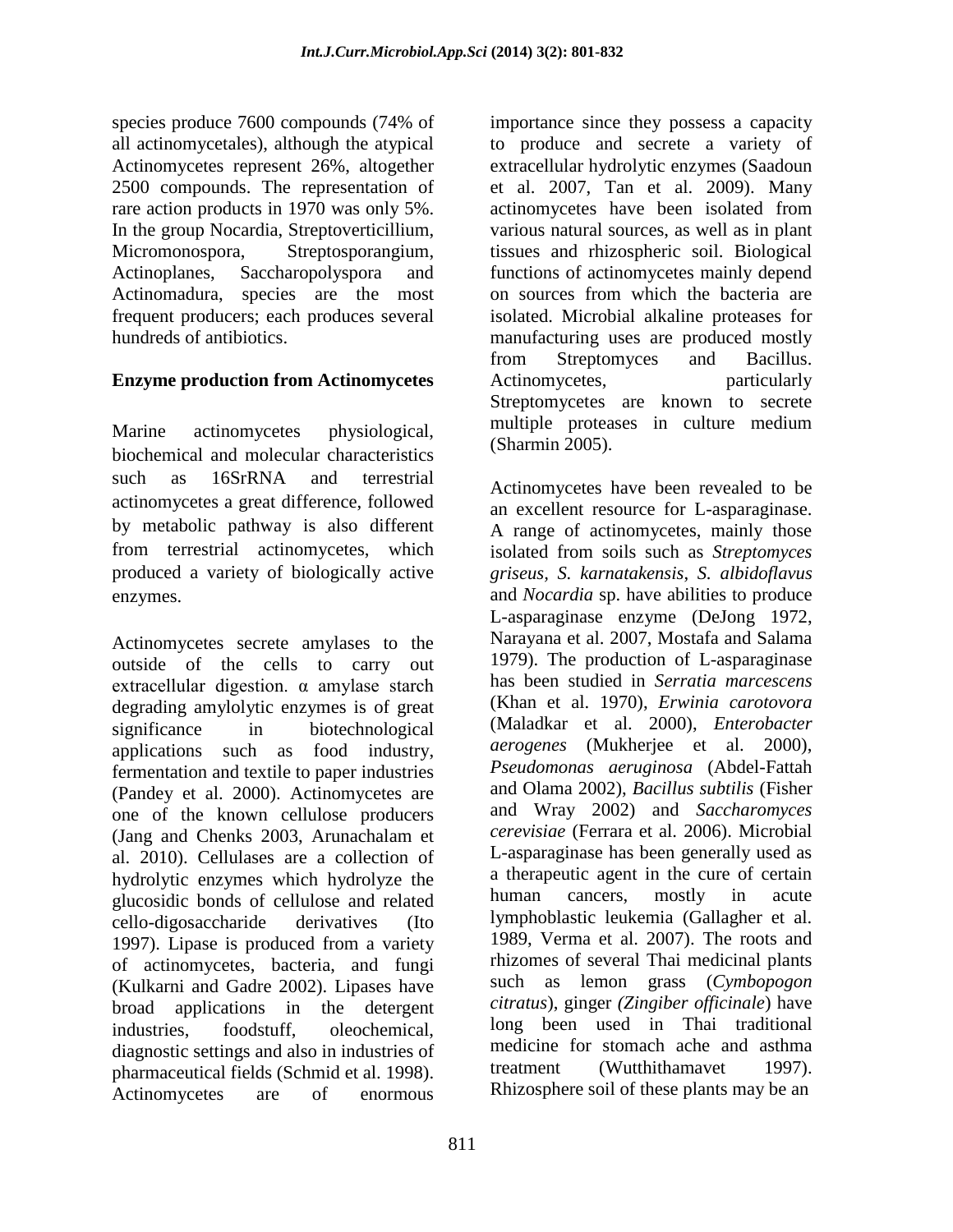

**Fig.1** Applications of enzymes produced from actinomycetes.

attractive actinomycetes source, able of producing novel secondary metabolites. Catalase, Chitinase and Urease enzymes also produce from actinomycetes.

#### **Applications of Actinomycetes**

#### **Ecological Importance**

Actinomycetes are abundant in soil, and are responsible for much of the digestion of resistant carbohydrates such as chitin and cellulose. They are liable for the pleasant odor of freshly turned soil. Several actinomycetes and other actinobacteria are renowned as degraders of toxic materials and are used in

bioremediation. They are significantly well adapted to survival in harsh environments. Some are able to grow at elevated temperatures (>50°C) and are essential to the composting method.

#### **Human Health Importance**

#### *Antibiotics*

Actinomycetes are produced many antibiotics, that are best recognized and most valuable. These antibiotics include amphotericin, nystatin, chloramphenicol, gentamycin, erythromycin, vancomycin, tetracycline, novobiocin, neomycin, etc.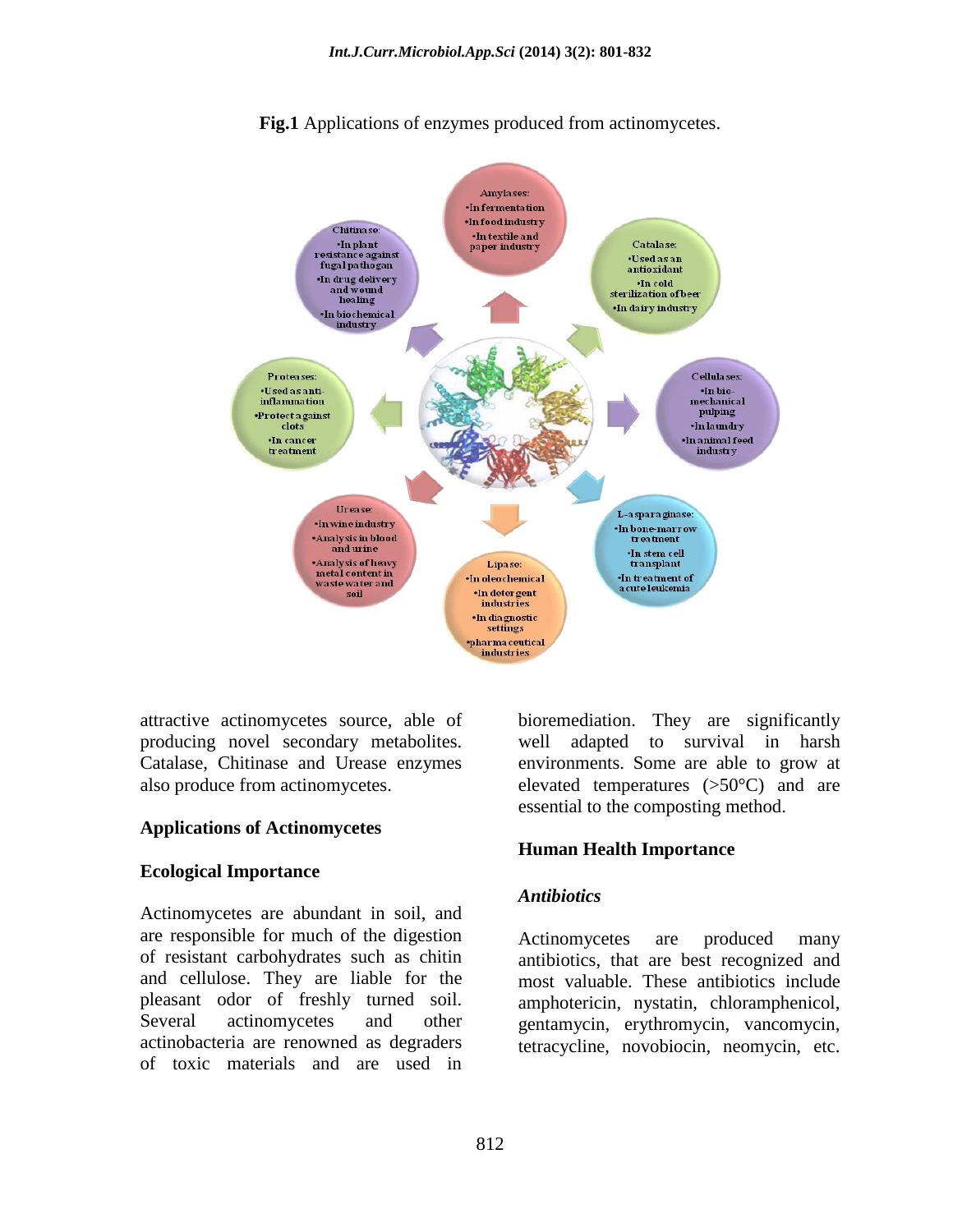# **Fig no.2 Applications of Actinomycetes**

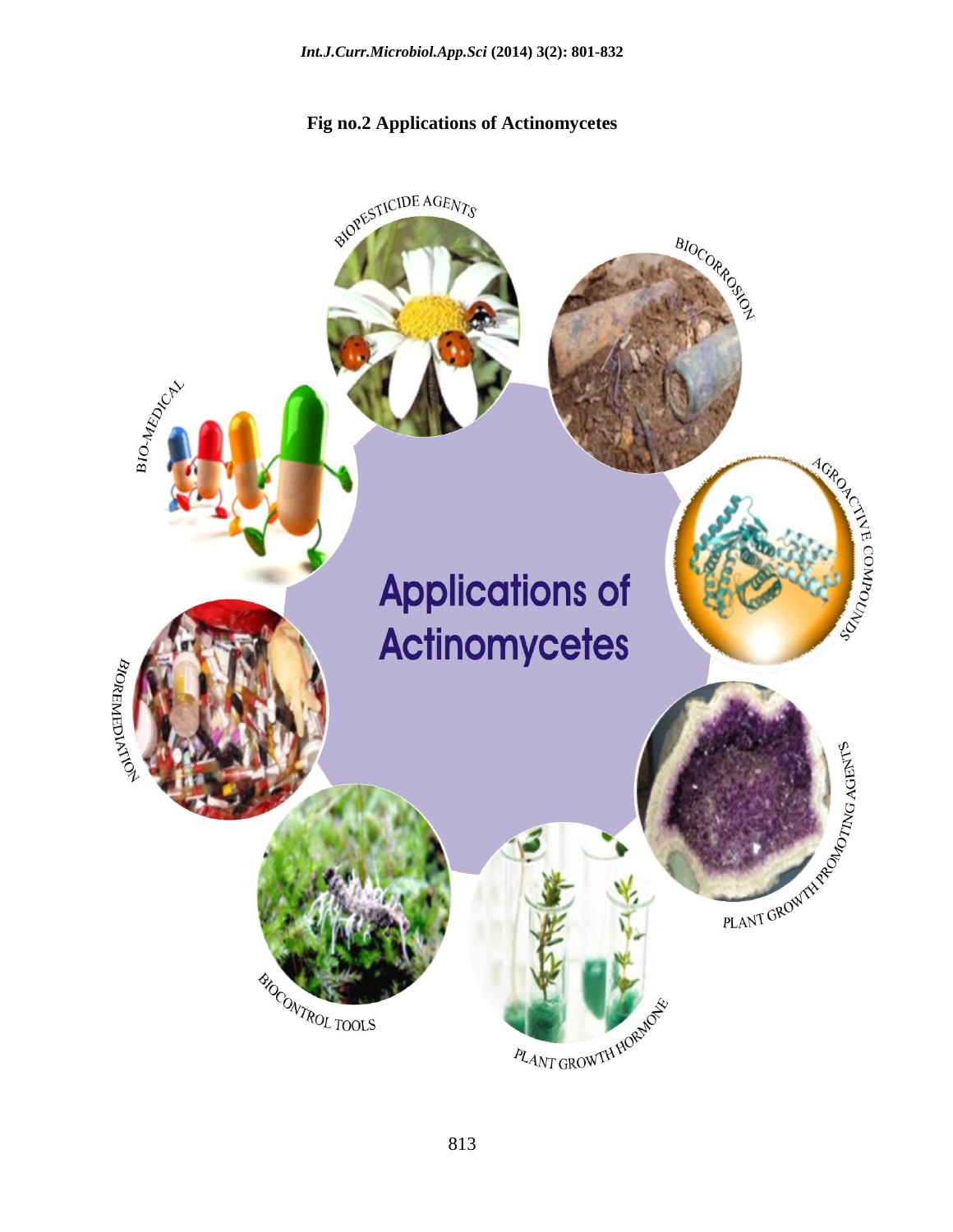In these antibiotics some are targeted bacterial ribosome"s and are used in treating respiratory infections, for example in treating the Legionnaires' disease used tetracycline and erythromycin. Vancomycin antibiotic are attacks on deadly organisms such as methicillinresistant *staphylococcus aureus* (MRSA) (multiply drug resistant) and bacterial cell walls. Rifamycins are useful for treating leprosy and tuberculosis, these targets bacterial RNA polymerase. Amphotericin is one of the minority antibiotics that attack fugal membranes. These antibiotics usually do not influence human cells and for that reason have fewer side effects. On the other hand actinomycetes metabolites for example adriamycin, prevent DNA replication, because of this it is used in treating the cancer, although rapamymycin is used to repress the immune system to facilitate organ transplants.

### **Infections**

Members of the actinomycetes genus are usual commensal members of oral cavities in human. They can be able to cause serious infections when they attack on tissue through breaks in the oral mucosa. The disease is becoming less universal, but in the USA it is still present, mainly in inner immunity. Additionally Nocardia species may also be involved.

# *Hypersensitivity pneumonitis* **(HP)**

Thermophilic actinomycetes are the most common cause of HP. Farmer's lung disease is HP resulting from exposure to hay that has become colonized with thermophilic actinomycetes, which produce an abundance of airborne spores. Clouds of these spores are released when farmers (especially dairy farmers) handle stored hay in winter and early spring. The same fungi that cause molding of hay are common inhabitants of soil, and have additionally been documented to colonize ventilation systems, garments dryers, refrigerator drip pans, and any other site that combines heat, cellulosic or other carbohydrate material, and water. Common species include *Thermoactinomyces vulgaris Saccharopolyspora rectivirgula Thermoactinomyces viridis* and others.

# *Volatile Organic Compounds* **(VOCs)**

The odor of freshly turned soil is that the results of geosmin, a volatile organic compound made by actinomycetes. Geosmin is additionally made by some cyanobacteria and produces an earthy taste in drinking water. Some fungi also produce geosmin, which might impart an equivalent earthy taste to wine made of moldy grapes. In general, folks realize the geosmin odor pleasant in soil. However, one indoor air research group is investigating the possibility that exposure to geosmin is related to building-related symptoms. The data at present is too restricted for conclusions. However, in the future, assortment of samples which will reveal these organisms could be suggested.

### *Actinomycetes as Antifungals*

Urauchimycins be a Member of antimycin class, a set of well-identified antifungals. Antimycins act by inhibiting the electron flow in the mitochondrial respiratory chain (Barrow et al. 1997). Antimycins have been identified in *Streptomyces* isolated from the integument of attine ants (Schoenian et al. 2011, Seipke et al. 2011, Seipke et al. 2012). Schoenian and colleagues (Schoenian et al. 2011) Identify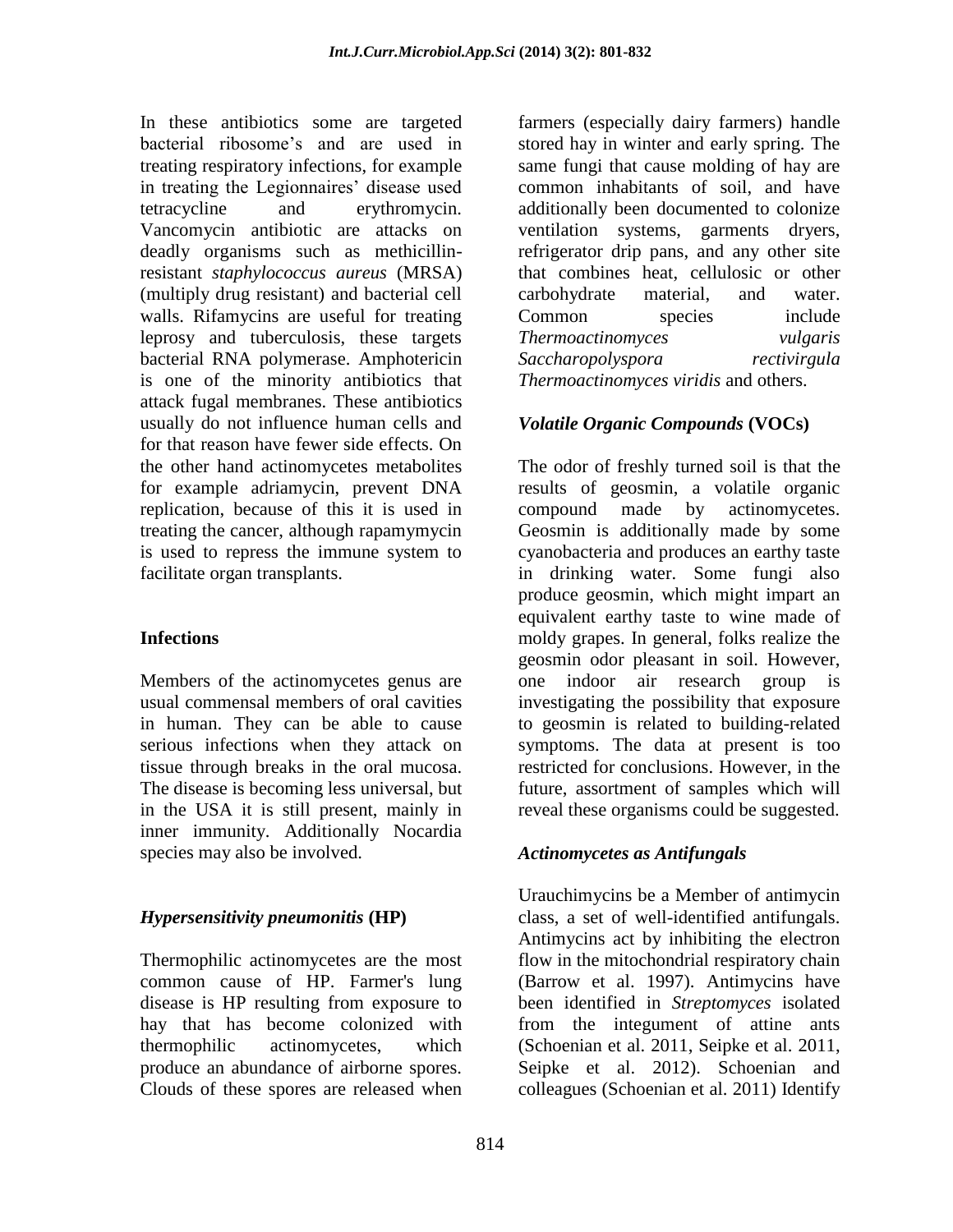the well-know antimycins A1–A4 in 50% of the actinobacteria identified as *Streptomyces* isolated from workers of several *Acromyrmex* species. Compounds of this class may have an effective role in the attine ant-microbe association. Another antifungal compound broadly Disperse in *Streptomyces* related to attine ants is candicidin (Haeder et al. 2009, Schoenian et al. 2011, Seipke et al. 2011, Seipke et al. 2012). Urauchimycins A and B were isolated from *Streptomyces* sp. From a marine sponge Ni-80 was isolated.

In 2006, two new urauchimycins were represented: urauchimycin C, isolated from Streptomyces sp. B1751 from marine sediment, and urauchimycin D, isolated from Streptomyces sp. AdM21 from soil (Yao et al. 2006). In the study by Imamura and coworkers (Imamura et al. 1993), the urauchimycins A and B repressed the morphological differentiation of C. albicans equal to a concentration of 10 µg mL−1. Urauchimycins C and D showed no inhibitory action against C. albicans, Mucor miehei, and bacteria (Yao et al. 2006).

Urauchimycin B showed inhibitory activity against all *Candida* strains evaluated, showing MIC like to those provided by nystatin. Urauchimycin B showed a wide spectrum of activity against *Candida* spp. with MIC values equal to the nystatin antifungal, which indicates the potential for medical use. Antimycins were used from many years for the cure of human infections, but due to its mechanism of action and allied side effects, its use in the treatment of human disease was discontinued (Barrow et al. 1997). However, with the urgent need for new antifungal agents that complement or alternate for the insufficient products obtainable in the marketplace, it is

appealing and essential to establish the toxicity obtainable by urauchimycin B, to evaluate whether it can be used as an antifungal agent for humans and animals. In addition, assessment of the isolated compound against *Candida* species as opposed to commercially offer antifungal agents should be performed to prove the potential of this relatively unexplored antifungal. Actinobacteria of attine ants are capable to create antifungal compounds active against other fungal species and not only against the specific

fungal parasite *Escovopsis.* The few current studies that focused on the chemical characterization of bioactive compounds formed by Actinobacteria associated with attine ants support the potential isolation of novel molecules with biological activity (Oh et al. 2009, Barke et al. 2010, Carr et al. 2012, Haeder et al. 2009, Schoenian et al. 2011). Thus, an exploration program of isolation of bioactive molecules from actinobacteria from attine ants definitely will result in the discovery of novel compounds with activity against microorganisms that are potentially pathogenic to humans.

### **Actinomycetes for Extracellular Peroxidase Activity**

Peroxidases catalyze the peroxidedependent oxidation of a range of inorganic and organic compounds and are widely distributed throughout plants, animals, and microorganisms. They are primarily intracellular enzymes with vital roles in cellular processes (Everse et al. 1990), but extracellular peroxidases concerned within the degradation of complex organic compounds have conjointly been described. The white-rot basidiomycete *Phanerochaete chrysosporium* secretes a complex array of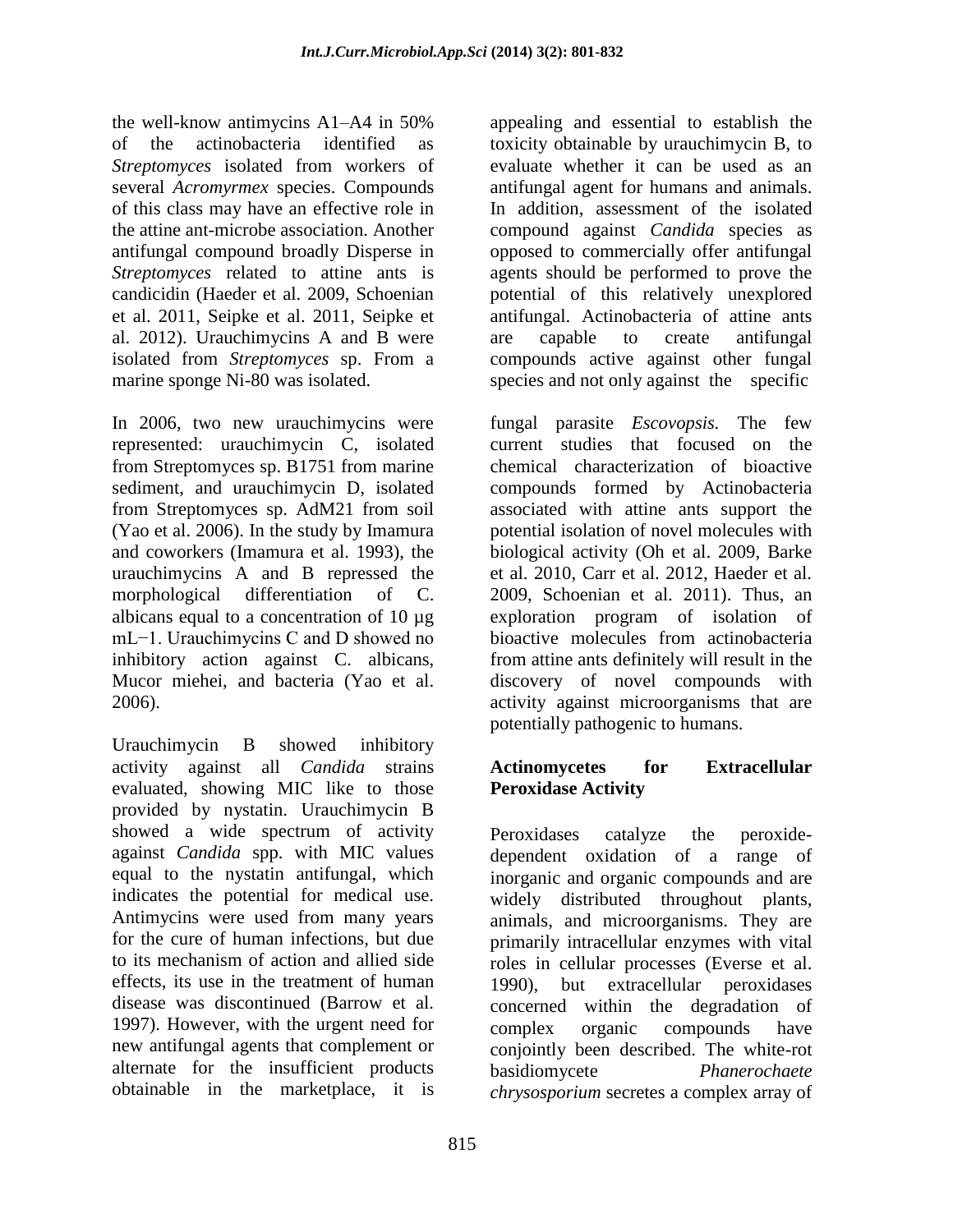peroxidases throughout secondary metabolism, and their characterization and role in lignocellulose degradation are well documented (Gold and Alic 1993). The production of extracellular peroxidases by actinomycete bacteria has been described (Godden et al. 1992, Ramachandra et al. 1988, Winter et al. 1991), but evidence for the involvement of this peroxidase activity within the degradation of lignin is ill defined (Godden et al 1992, Spiker et al. 1992). The intracellular peroxidases of streptomycetes have conjointly been specifically studied in relevance their role within the biosynthesis of halogenated antibiotics (Van Pee et al. 1987).

Extracellular peroxidases would be expected to possess improved stability over their intracellular counterparts, significantly those from thermophiles (Iqbal et al. 1994), and so have potential for applications in, as an example, diagnostic kits. Actinomycetes are a potentially rich source of peroxidases for introduction into a market that"s substantial and almost totally dominated by horseradish peroxidase (HRP), which is both well characterized and extremely active. Peroxide-dependent oxidation of luminal by HRP is that the basis of variety of diagnostic immunoassays (Thorpe et al. 1985) and therefore the enhanced chemiluminescence system for nonradioactive detection of nucleic acid hybridization (Stone and Durrant 1991). Screening actinomycetes for extracellular peroxidases is hampered by the necessity to preconcentrate culture supernatants, but in this paper researchers describe a unique use of the chemiluminescent assay with the Amerlite analyzer (Amersham PLC, Bucks, and United Kingdom) to examine a taxonomic range of actinomycetes for extracellular peroxidase activity. This enabled the identification of a group of high-level extracellular peroxidase producers, and in these strains peroxidase activity was conjointly determined with alternative assay systems. The objective was to evaluate the reliability and applicability of a range of available assays for the determination of actinomycete peroxidase activity.

### **Actinomycetes as source of Agroactive compounds**

Actinomycetes have the most fruitful source of microorganisms for all types of bioactive metabolites, including agroactive type. Over one thousand secondary metabolites from actinomycetes were discovered during 1988-1992. Most of these compounds are produced by various species of the genus Streptomyces*.* In fact, about 60% of the new insecticides and herbicides reported in the past 5 yr originate from Streptomyces (Tanaka and Omura 1993). It is also estimated that as many as three-quarters of ail Streptomycetes species are capable of antibiotic production (Alexander 1977). Actinomycetes produce a variety of antibiotics with diverse chemical structures such as polyketides, b-lactams and peptides in addition to a variety of other secondary metabolites that have antifungal, anti-tumor and immunosuppressive activities (Behal 2000).

Kasugamycin is a bactericidal and fungicidal metabolite discovered in *Streptomyces kasugaensis* (Umezawa et al. 1965). This antibiotic acts as an inhibitor of protein biosynthesis in microorganisms but not in mammals, and its toxicological properties are excellent. Hokko Chemical Industries developed a production process to market the systemically active kasugamycin for control of rice blast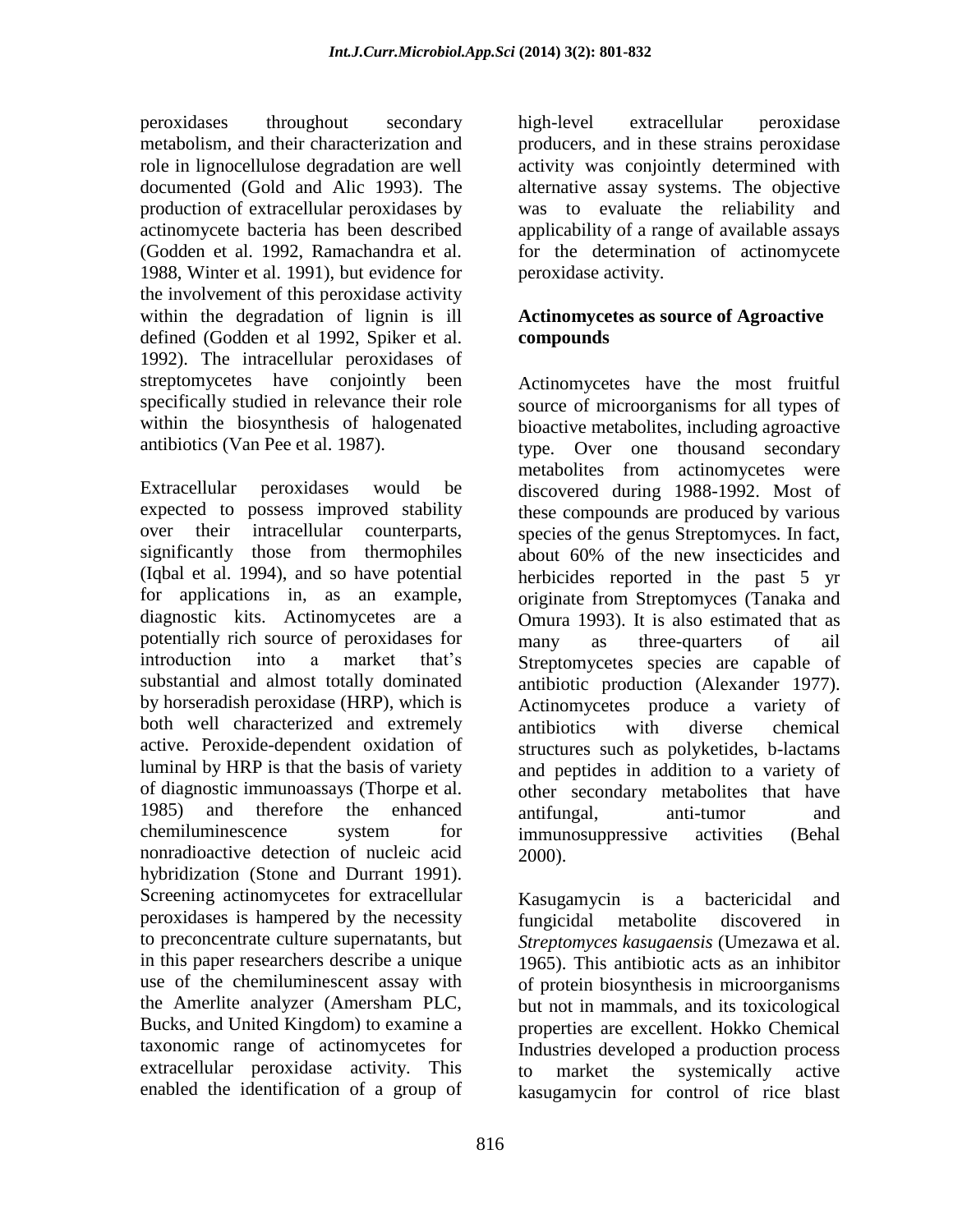*Pyricularia oryzae* Cavara and bacterial *Pseudomonas* diseases in several crops.

Polyoxin B and D were isolated as metabolites of *Streptomyces cacaoi*var. *Asoensis* in 1965 by (Isono et al. 1965) as a new class of natural fungicides. The mode of action of the polyoxins makes them very acceptable with regard to environmental considerations. They interfere with the fungal cell wall synthesis by specifically inhibiting chitin syntheses (Endo and Misato 1969). Polyoxin B found application against a number of fungal pathogens in fruits, vegetables and ornamentals. Polyoxin D is marketed by several companies to control rice sheath blight caused by *Rhizoctonia solani* Kùhn.

The validamycin family was detected by researchers in 1968 in a greenhouse assay when screening Streptomycetes extracts for activity against rice sheath blight. Validamycin A was found to be a prodrug which is converted within the fungal cell to validoxylamine A, an extremely strong inhibitor of trehalase (Kameda et al. 1987). This mode of action gives validamycin a favorable biological selectivity because vertebrates do not depend on the hydrolysis of the disaccharide trehalase for their metabolism.

The isolation of the antifungal metabolite mildiomycin from a culture of *Streptoverticillium rimofaciens* Niida was reported in 1978, also by Takeda scientists (Iwasa et al. 1978). Mildiomycin is strongly active against several powdery mildews on various crops (Harada and Kishi 1978), acting as an inhibitor of the fungal protein biosynthesis (Feduchi et al. 1985). Its low toxicity in vertebrates would make it an environmentally sound crop protection agent (Harada and Kishi

1978), but the fact that this product never appeared in recent publications would indicate, however, that Takeda's efforts to develop mildiomycin might not be successful yet.

The compounds mentioned above are a few examples of agroactive compounds isolated from actinomycetes. Microbial screening and chemistry procedures have been until recently the main tools to discover new agroactive compounds. However, genomic technologies that allow the rapid characterization of microbial genomes will certainly become the method of choice for the discovery of new bioactive molecules in the coming years. Furthermore, molecular techniques such as combinatorial biosynthesis (Hutchinson 1999) may lead to the discovery of drugs that cannot be found in nature. Indeed, genetic domains, modules and clusters involved in the microbial biosynthesis of known secondary metabolites can be interchanged and modified to produce bioactive products with unique properties.

### **Actinomyccetes as plant growth promoting Agents**

In attempts to develop commercial biocontrol and plant growth promoting products using rhizobacteria, it is important to recognize the specific challenges they present. To begin with, the interaction between PGPR species and their plant symbionts appears to be specific, even within a crop or cultivar (Chanway et al. 1988, Glick 1995, KIoepper 1996, Lazarovits and Nowak 1997). While a rhizobacterium screened for growth promotion may reveal the positive effects on one crop, it may have no effect, or even retard growth of another crop (Gardner et al. 1984, O'Neill et al. 1992).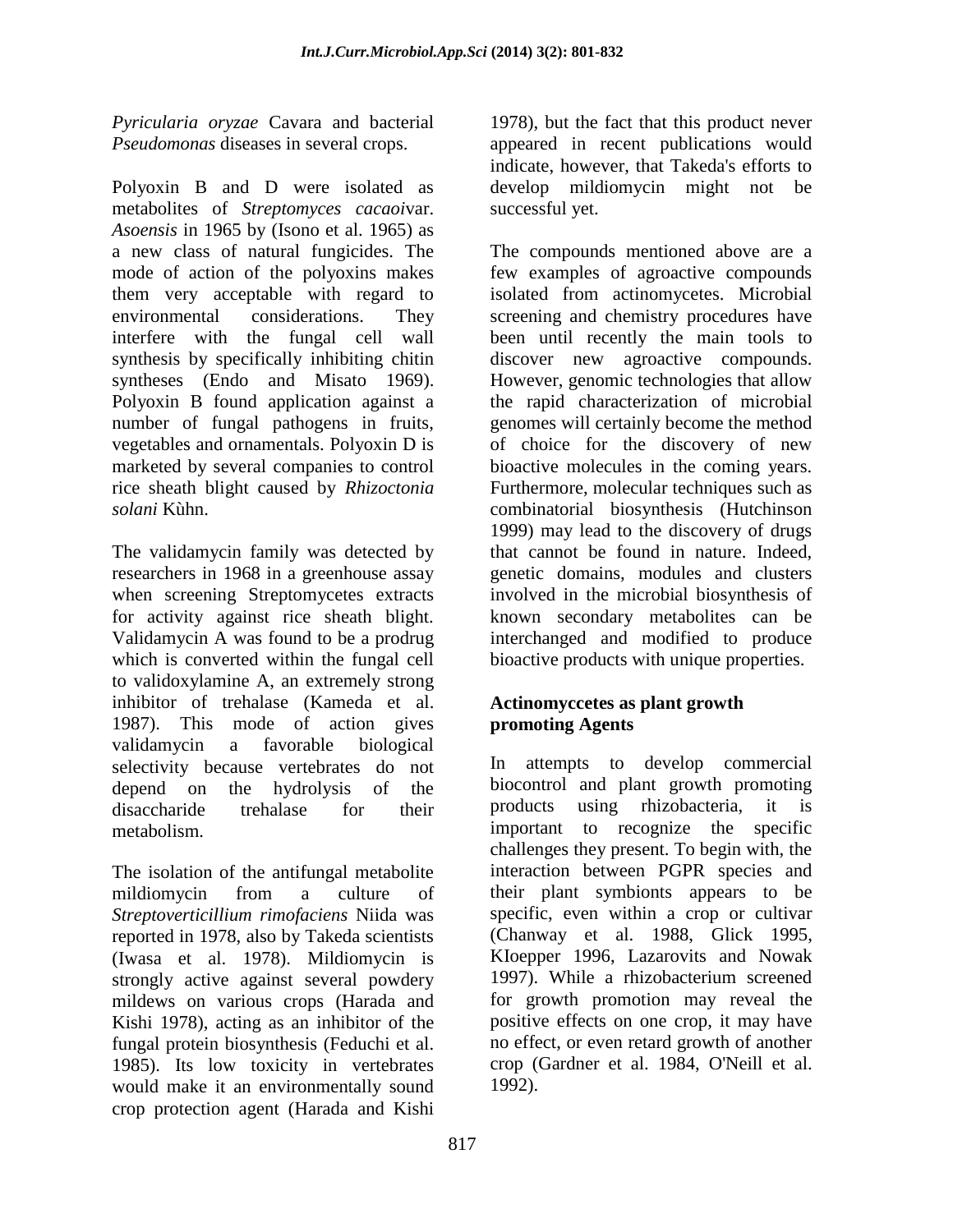Although rhizobacteria may present unique challenges to our attempts to harness their beneficial attributes, the prospects for improved agriculture by the use of biocontrol-PGPR seem excellent. Advances in our understanding of the PGPR Systems responsible for plant growth improvement is a first logical step in opening the way to improving these bacterial strains through genetic engineering, and creating more interest in their progress for widespread commercial use for both biocontrol and plant growth promotion.

Despite the well-documented history of *Streptomyces* in biocontrol and preliminary evidence of their capacity to enhance plant growth (Aldesuquy et al. 1998), *Streptomyces* species have been poorly investigated specifically for their potential as PGPR. These are amazing as streptomycetes, usually accounting for an abundant proportion of the soil microflora, are particularly effective colonizers of plant root Systems and are able to endure unfavorable growth conditions by forming spores (Alexander 1977). While the beneficial effect of some strains of PGPR on particular crops is certain, the mechanisms employed by PGPR are unclear (Glick 1995). PGPR can affect plant growth in two general ways, either directly or indirectly. Indirect promotion occurs when PGPR lessen or prevent the harmful effects of one or more deleterious microorganisms. This is mainly attained through biocontrol, or the antagonism of pathogens of soil plant. Specifically, colonization or the biosynthesis of antibiotics (Fenton et al. 1992) and other secondary metabolites can prevent pathogen establishment and invasion. Direct promotion of plant growth by PGPR occurs when the plant is supplied with a compound that is synthesized by the

bacteria, or when PGPR or else facilitates plant uptake of soil nutrients. Possibilities include siderophore synthesis, nitrogen fixation, solubilization and phytohormone synthesis, of minerals to make them available for plant uptake and use (Glick 1995).

Some researchers isolate as a seed treatment of oat, barley, carrot and wheat, in order to increase their growth. The isolate was originally selected for the biological control of *Rhizoctonia solani.*  Although the S. *griseus* isolate did enhance the average dry foliage weight, tiller number, grain yield, and advanced head emergence for wheat and oat over the controls, the differences were not statistically significant. As a seed treatment for carrot, the isolate was more successful. Marketable yields were increased over controls by 17% and 15% in two separate field trials. Specifically, both trials also indicated an increased yield of large and very large grade carrots over the controls (Merriman et al. 1974). Nearly 20 yr later, El-Abyad *et al.* (El-Abyad et al. 1993) described the use of three *Streptomyces* spp. in the control of bacterial, *Fusa rium* and *Verticillium* wilts, early blight, and bacterial canker of tomato. The isolâtes used were S. *pulcher, S. canescens*, and *S. citreofluorescens*. As a seed-coating, all three of the strains were effective at variable levels in controlling the test pathogens. In addition, tomato growth was observed to be significantly improved with the antagonistic *Streptomyces* spp. as a seed-coating.

The culture filtrates alone of two different *Streptomyces* spp. *(S. olivaceoviridis*  (Preobrazhenskaya and Ryabova) Pridham *et al.* and *S. rochei* Berger *et al.)* was found to significantly increase the shoot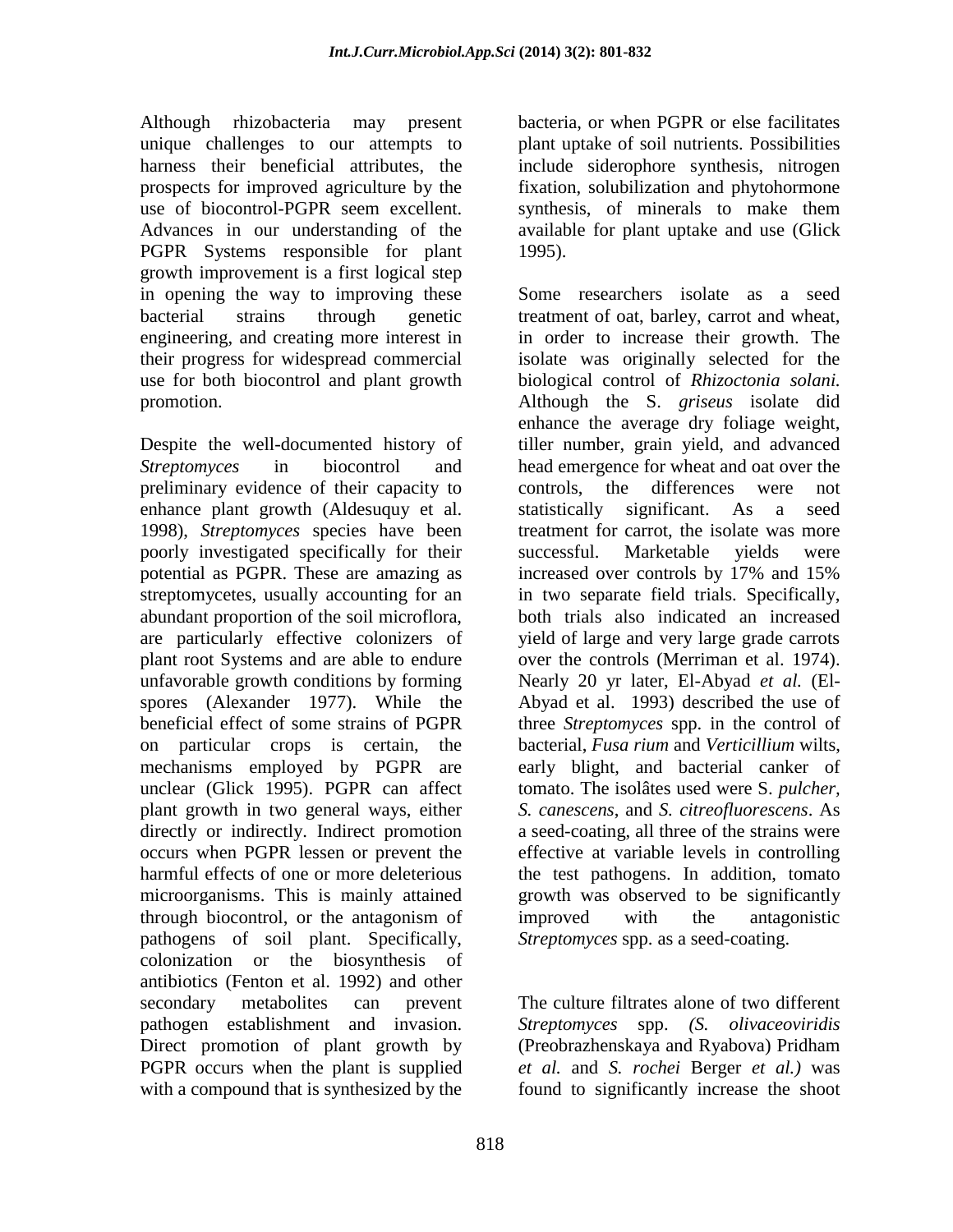length and shoot fresh mass, respectively, of wheat plants. Hormone extraction, purification, and bioassay showed that both species produced substantial amounts of growth-regulating substances, including auxins, gibberellins, and cytokinins (Aldesuquy et al. 1998). This demonstrated that selected *Streptomyces*  spp. produces at least one class of compounds that directly influence plant growth.

Direct and indirect interactions between actinomycetes and other nonpathogenic soil microorganisms also influence plant growth. For example, some researchers (Mohammadi and Lahdenpera 1992), reported that actinomycetes stimulated the intensity of mycorrhizal formation and that resulted in improved plant growth.

### **Actinomycetes as Biocontrol tools**

A prime example of *Streptomyces*  biocontrol agent is *Streptomyces griseoviridis* Anderson *et al.* strain K61. This strain, originally isolated from light coloured *Sphagnum* peat (Tahvonen 1982a, Tahvonen 1982b), has been reported to be antagonistic to a variety of plant pathogens together with *Alternaria brassicola* (Schw.) Wiltsh., *Botrytis cinerea* Pers.:Fr., *Fusarium avenaceum*  (Fr.:Fr.) Sacc, *F. culmorum* (Wm. G. Smith) (Tahvonen 1982a, Tahvonen 1982b ,Tahvonen and Avikainen 1987). *Streptomyces griseoviridis* strain K61 is used in root dipping or growth nutrient treatment of eut flowers, potted plants, greenhouse cucumbers, and varied alternative vegetables (Mohammadi and Lahdenpera 1992). Mycostop™ (developed by Kemira Oy) is a biofungicide that contains *S. griseoviridis*  as the active ingrédient. This product is offered in United States (Cross and

Polonenko 1996) and Europe (Tahvonen 1982a). Many properties related to actinomycetes may justify the ability of sereval of them to act as biocontrol tools. Those properties are the ability to colonize plant surface, the antibiosis against plant pathogens, the synthesis of particular extracellular proteins, and also the degradation of phytotoxins.

# **Plant colonization and biocontrol**

Evidence indicates that actinomycetes are quantitatively and qualitatively vital within the rhizosphere (Barakate et al. 2002, Crawford et al. 1993, Doumbou et al. 2001, Miller et al. 1990), where they may influence plant growth and defend plant roots against invasion by root pathogenic fungi (Lechevalier 1988). However root microorganism interactions have been extensively studied just for the nitrogenfixing *Frankia* species (Sardi et al. 1992) and a small number of species of the genus *Streptomyces* that are phytopathogens (Loria et al. 1997).

It is usually assumed that root colonization by introduced bacteria is important for the biocontrol of root pathogens which increasing the population of such an introduced bacteria on roots should enhance disease control (Suslow and Schroth 1982]. The key to the idea of root colonization is that rootcolonizing bacteria grow on roots in the présence of the indigenous microflora (Schroth and Hancock 1982) and therefore root colonists are compétitive with soil bacteria and fungi. Whereas the tendency to use the term root colonization,alternative terms have been proposed. Rhizosphere compétence was used (Schmidt 1979) in relation to rhizobia, to explain soil microorganisms that show better growth in response to developing plant roots. In this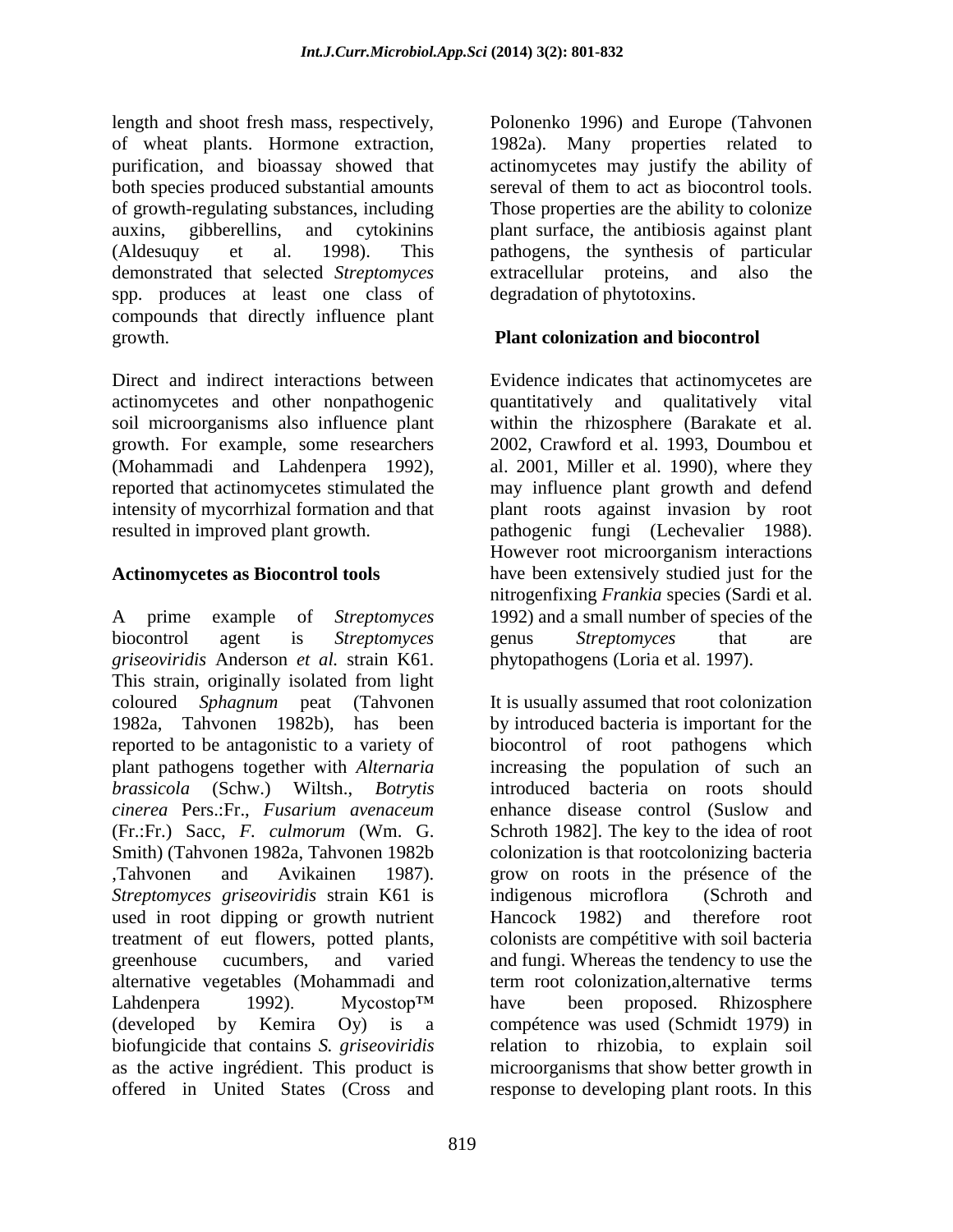context, rhizosphere compétent microorganisms are those that show the classical rhizosphere impact. The term rhizosphere compétence has been employed in relation to biological control agents, and Baker (Baker 1991) redefined it because the ability of a microorganism, applied by seed treatment, to colonize the rhizosphere of developing roots, a définition that does not differ considerably from that proposed by Schmidt (Schmidt 1979). Many reports hâve used rhizosphere ability and root colonization interchangeably as synonyms (Hozore and Alexander 1991, Suslow and Schroth 1982). Whereas every définition differs from the others, there is gênerai agreement that root colonization is a vigorous method involving growth of the introduced bacteria on or around roots and isn"t merely a passive chance encounter between a soil bacterium and a root. Researchers consider true colonists to be those bacteria that colonize plant surfaces in compétitive conditions, in natural field soils.

A microorganism that colonizes roots is idéal to be used as a biocontrol agent against soil-borne diseases (Weller 1988). *Streptomyces griseoviridis* may be a example for colonization of plant rhizosphere by actinomycetes. *S. griseoviridis* is an antagonistic microorganism effective in biocontrol of plant diseases like the the *Fusarium* wilt of carnation, the damping-off of *Brassica* and also the root rot disease of cucumber (Tahvonen and Lahdenpera. 1988). The active root-colonization ability of the biocontrol agent *S. griseoviridis* was tested on turnip râpe and carrot in nonsterile soil and by plate test (Kortemaa et al. 1994). Plate test and successful root-colonization, root-colonization frequencies and population densities for sand-tube

technique ail indicate that *S. griseoviridis*  colonizes, at least at the seedling stage, turnip râpe better than carrot root. Since the responses of S. *griseoviridis* to root colonization of two plant species in standard conditions were clearly différent, the mechanism of root colonization should be affected by some property that varies between different plant species. Plant species are known to produce various types and quantities of root exudates (Curl and Truelove 1986), which influence root colonization (Weller 1988). It's potential that the root exudates of carrot lack some characteristics necessary for the prolifération of *S. griseoviridis.* The value of *S. griseoviridis* seed dressing on barley and spring wheat against foot rot disease was investigated by (Tahvonen et al. 1994) health organization verified that wheat yields is exaggerated by seed dressirigs more efficiently than those of barley.

# **Proteins involved in biocontrol**

Actinomycetes have the capability to produce a wide variety of extracellular enzymes that permit them to degrade varied biopolymers in soil. The capability of actinomycetes to produce extracellular enzymes gained revived attention because of their vital role in biocontrol. Especially, various correlations between fungal antagonism and bacterial production of chitinases or glucanases have been noted (Fayad et al. 2001, Lim et al. 1991, Valois et al. 1996). Chitin and b-1,3-glucans are major constituents of many fungal cell walls (Sietsma and Wessels 1979), and various workers have confirmed *in vitro*  lysis of fungal cell walls either by bacterial chitinases or glucanases alone or by a mixture of each enzymes (Fiske et al. 1990, Ordentlich et al. 1988). These studies have lent support to the hypothesis that these hydrolytic enzymes might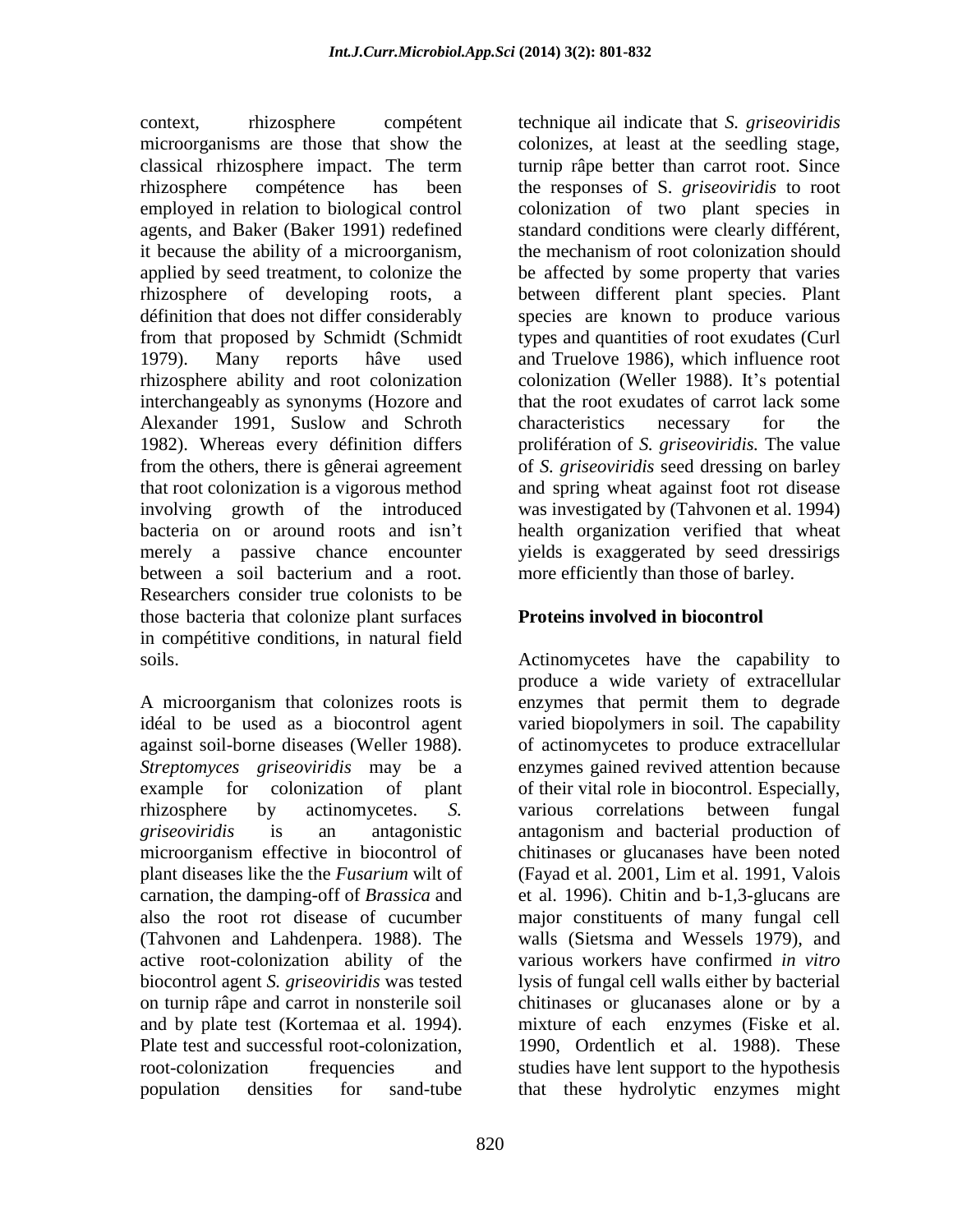contribute to biocontrol efficacy. Several attempts to test this hypothesis by means of both genetic and molecular approaches hâve been undertaken recently.

Many *Streptomyces* species are lignocellulose decomposers (Chamberlain and Crawford 2000) and are sources of antibiotics (Tanaka and Omura 1993). Strains with both the abilities to degrade lignocellulose and antagonize fungal root pathogens should have sensible potential for development into a biocontrol product, which could be useful to turf grass growers or managers, to regulate each thatch accumulation and fungal diseases of turf (Chamberlain and Crawford 2000). The ability to degrade complex substrates could also be an asset in biocontrol. Doumbou *et al.* (Doumbou et al. 1998) showed that actinomycetes degrading thaxtomin A, a phytotoxin created by the plant pathogenic *S. scabies,* protected growing potato plants against common scab.

Actinomycetal proteins apart from hydrolases may additionally be concerned in biocontrol. For example, Vernekar *et al.* (Vernekar et al. 1999) discovered an alkaline protease inhibitor (API) as a unique category of antifungal proteins against phytopathogenic fungi like *Altemaria, Fusarium,* and *Rhizoctonia.*  The activity of API seems to be related to its ability to inhibit the fungal serine alkaline protease, which is indispensable for their growth.

# **Antibiosis and biocontrol**

Over one thousand secondary metabolites from actinomycetes were discovered throughout the years 1988-1992. Actinomycetes produce a variety of antibiotics with various chemical

structures like polyketides, p-lactams and peptides in addition to a variety of alternative secondary metabolites that hâve antifungal, anti-tumor and immunosuppressive activities (Behal 2000). Antibiotics are usually considered to be organic compounds of low molecular weight produced by microbes. It is proposed that the production of antibiotics increases an organism aptitude for survival in the former case by acting as an alternative (chemical) défense mechanism (Maplestone et al. 1992). Many studies hâve reported antagonism between actinomycetes and a diversity of phytopathogens like *Altemaria, Fusarium, Macrophomina, Phytophthora, Pythium, Rhizoctonia, Verticillium* (Chattopadhyay and Nandi 1982, Hussain et al. 1990, Merriman et al. 1974, Valois et al. 1996).

Antibiosis as a mechanism of biological control of plant disease has been studied in many Systems (Chamberlain and Crawford 2000, El-Abyad et al. 1993, Kortemaa et al. 1994). Gottlieb (Gottlieb 1976) has reviewed the proof that antibiotics may be produced by members of soil microflora in their natural environment, and function there in an antagonistic capacity. Various experiments hâve verified the difficulty in introducing a new organism into normal soil which already has an established indigenous population and, in contrast, the benefit with that organism is introduced into sterile soil (Gottlieb 1976). Such experiments clearly demonstrate that microorganisms in soil are in direct competition, so that, any issue which kills other organisms would certainly be advantageous to the producer. The evidence does not prove that antibiotics are responsible for the competitive antagonism between species since, as yet, antibiotics haven"t been physically isolated from soil. However, there's proof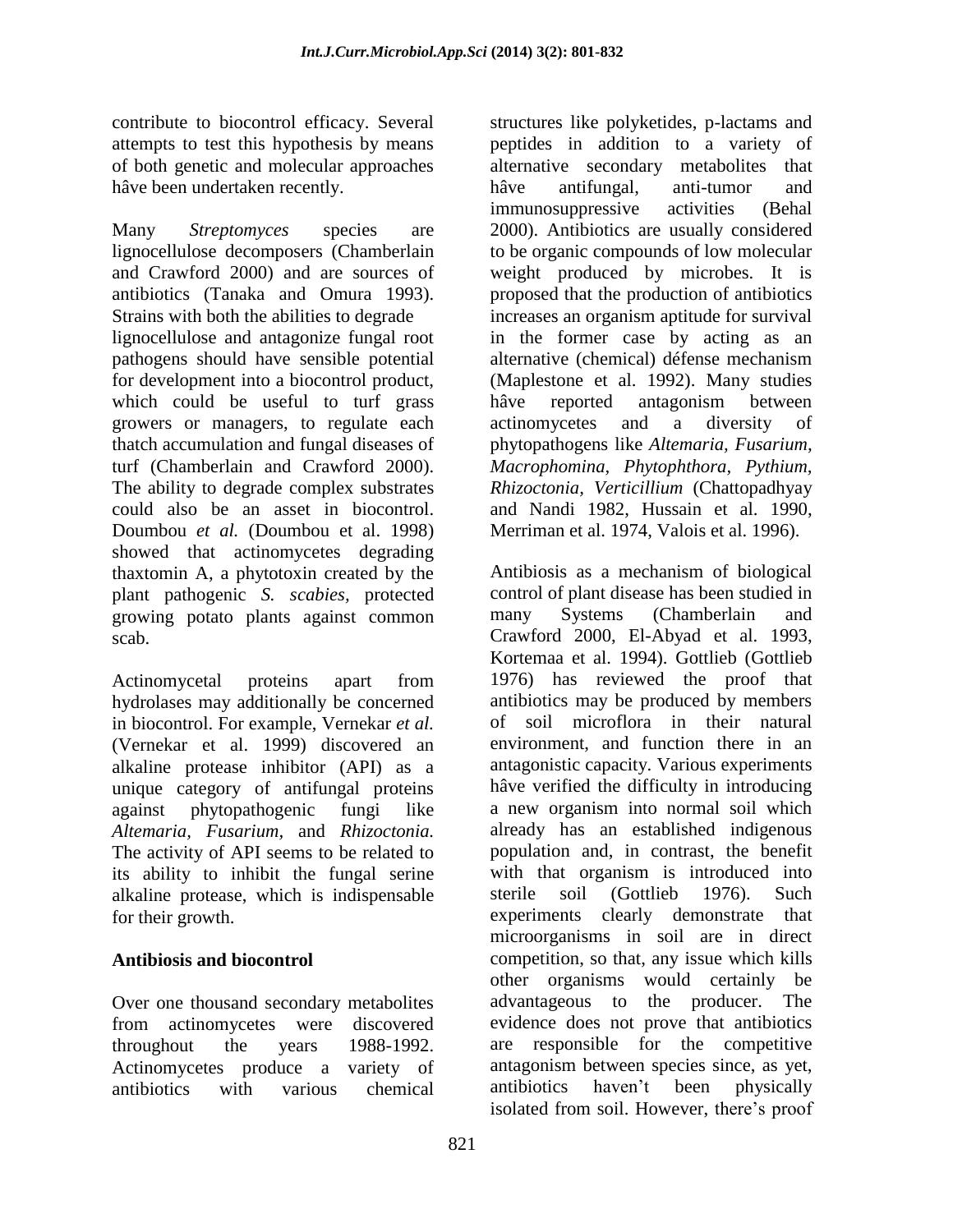for the analytical detection of antibiotics in soil;especially, (Zviagintsev et al. 1976) antibiotic heliomycin is created by *Actinomyces olivocinereus* Vinogradova in unsterilised, unsupplemented soil. They used the method of fluorescent microscopy, utilizing the intrinsic fluorescence of the actinomycete, to examine the development of precursor and synthesis of the antibiotic directly in soil.

### **Actinomycetes as Biopesticide Agents**

As the environmental contamination by toxic chemicals increases, different approaches for controlling pest populations became analysis priorities. These have enclosed biological or ecological management strategies for limiting the harmful impacts of pest populations, particularly in agriculture (Nakas and Hagedorn 1990, Canaday 1995, Hokkanen and Lynch 1995).

Several sorts of microorganisms including fungi, bacteria, nematodes and viruses that are antagonistic to insects are reported as methods to biologically control them. Actinomycetes play a significant role in the biological control of insects through the production of insecticidally active compounds against the house fly *Musca domestica* (Hussain et al. 2002). The mortality of larval and pupal stages, were terribly high reaching up to 90% after actinomycetes treatments (Hussain et al. 2002). Actinomycetes were effectively used against *Culex quinquefasciatus*  (Sundarapandian et al. 2002).

Actinomycetes are a vital cluster of microorganisms, not only as degraders of organic matter within the natural environment, but also as producers of antibiotics and other valuable compounds of commercial interest (Saugar et al.2002, Bentley et al. 2002, Basilio et al. 2003).

Additionally, actinomycetes are important for the production of enzymes, like chitinase (eg. *Streptomyces viridificans*), cellulases (eg. *Thermonospora* spp.), peptidases, proteases (*Nocardia* spp.), Xylanases *(Microbispora* spp.), ligninases (*Nocardia autotrophica*), amylases (*Thermomonospora curvata*), sugar isomerases (*Actinoplanes missouriensis*), pectinase, hemicellulase and keratinase (Solans and Vobis 2003).

To select non-streptomycete actinomycetes by reducing the numbers of streptomycete actinomycetes on isolation plates, *Streptomyces* phages was applied (Kurtböke et al. 1992, Long and Amphlett 1996). The isolation of *Streptomyces*  phages are of sensible importance for a range of reasons such as the evils they cause to fermentation industries (Chater 1986), their value for typing streptomycetes in taxonomic studies (Korn–Wendish and Schneider 1992), their use for the detection and understanding of host controlled restriction-modification systems (Diaz et al. 1989), their utilization as tools for genetic exchange and analysis in *Streptomyces* spp. (Herron and Wellington 1990), the study of their general and molecular biology (Lomovskaya et al. 1980) and ecology (Williams et al. 1987).

Chitinase is originally an enzyme used by insects to degrade the structural polysaccharide "chitin" during the molting process (Zhang et al. 2002). The largest chitinase activity among bacteria has been determined in species of *Streptomyces, Serratia, Vibrio* and *Bacillus* (Reguera and Leschine 2001). Chitinase enzyme is extremely necessary within the biological control of insects (Reguera and Leschine 2001) and plant pathogenic fungi (El-Tarabily et al. 2000, El–Tarabily 2003).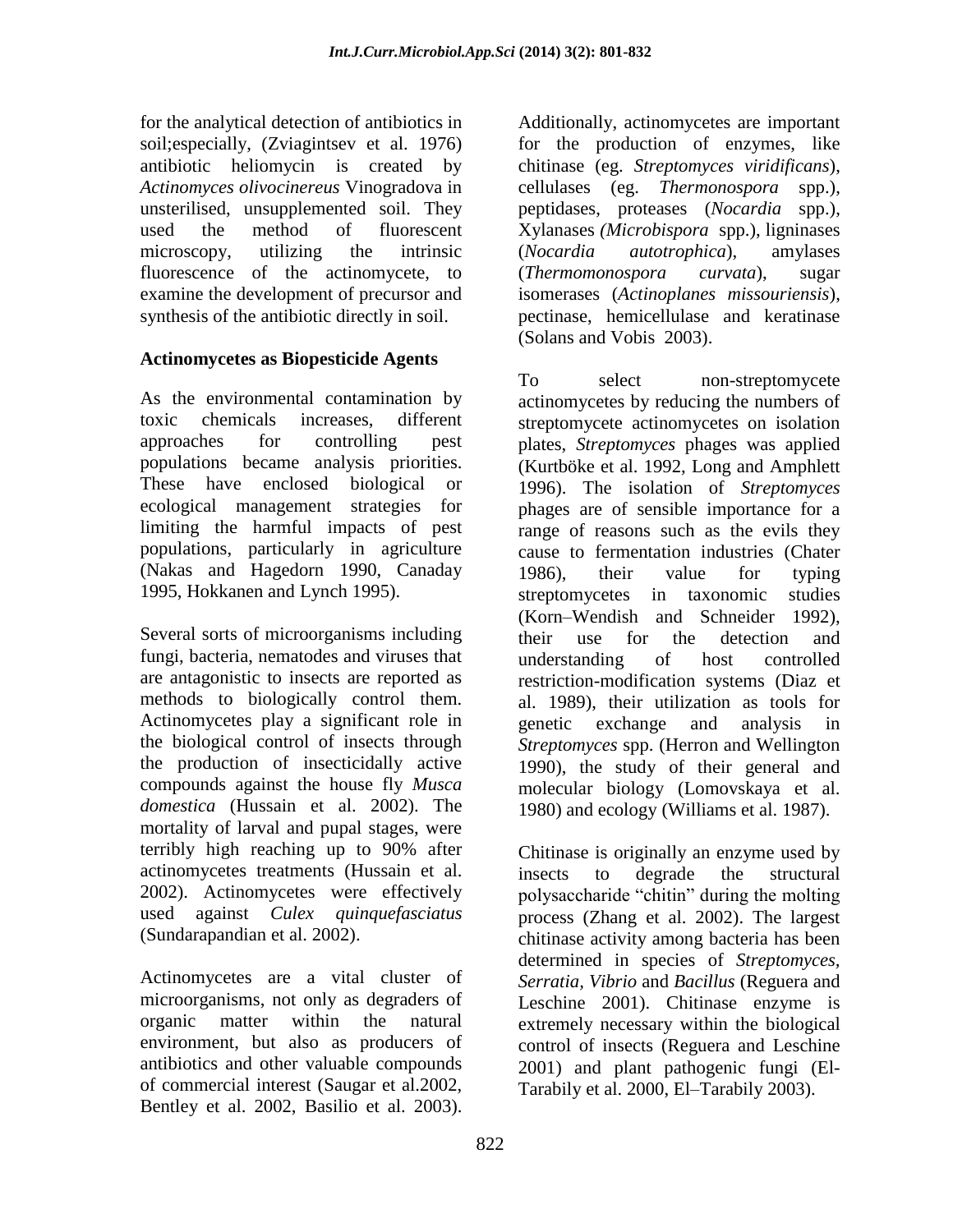Species of *Streptomyces* showed high multiplicity of chitinase genes (Williamson et al. 2000, Saito et al. 2003), as in the case of *Streptomyces coelicolor*  and *Streptomyces griseus* (Itoh et al. 2003). However, screens for antagonism have focused mostly on bacteria, fungi, viruses and nematodes (Collier et al. 2001). There"s scarcity of published information with respect to the utilization of actinomycetes significantly, rare nonstreptomycete actinomycetes, as biocontrol agents of insect pests.

### **Actinomycetes as production of plant growth hormone (indole-3-acetic acid)**

Actinomycetes have an extended tradition in the analysis of bioactive compounds. Several species manufacture a large form of secondary metabolites, including antihelminthic compounds, anti-tumour agents and majority of identified antibiotics. Free-living actinomycetes have additionally been concerned in the improvement of plant growth by production of plant growth-producing substances like auxins and gibberellin-like compounds (Persello-Cartieaux et al. 2003, Bloemberg et al. 2001).

Indole-3-acetic acid (IAA) is the principal form of auxin, which regulates many basic cellular processes including cell division, elongation and differentiation.

It also leads to decrease in root length and increase in root hair formation, so enhancing the potential of the plant to absorb soil nutrients. Besides, there are several developmental processes in which auxin plays a role, together with embryo and fruit development, organogenesis, vascular tissue differentiation, root patterning, elongation and tropistic growth, apical hook formation and apical

dominance (Paciorek et al. 2006, Dobbelaere et al. 1999, Bennett et al. 1998).

Manulis6 observed induced synthesis of IAA by six diverse *Streptomyces* species in the presence of tryptophan and recommended indole-3-acetamide as the main pathway, as *S. violaceus* and *S. exfolitus* catabolized indole-3- acetamide (IAM), indole-3-lactic acid (ILA), indole-3- ethanol (IEt) and indole-3-acetaldehyde (IAAld) into IAA, besides attainable presence of different pathways for IAA biosynthesis.

In recent years the tactic of immobilizing living cells has gained a large variety of applications (D"Souza et al. 1999, Baianu et al. 2004). Encapsulation of microbial cells for soil application provides a variety of benefits like application to the soil, reduced off-site drifting, and protection of cells from environmental stress (Leung et al. 1997, Bashan 1986). Additionally, they possess high cellloading capability, high retention of cell viability, increased rate of production of microbial products and also act as a reservoir, which releases the bacteria at a slow and constant rate (Mahmoud and Rehm 1987).

Actinomycetes are known to be durable organisms and thus appropriate for soil applications. The spores of most actinomycetes endure desiccation and show slightly higher resistance to dry or wet heat than vegetative cells. Actinomycetes will colonize dry soil owing to their filamentous nature and exist in soil for extended periods as resting arthrospores that germinate in the occasional presence of exogenous substrates4. So far, the potential of filamentous actinomycetes in encapsulated state for the assembly of IAA has neither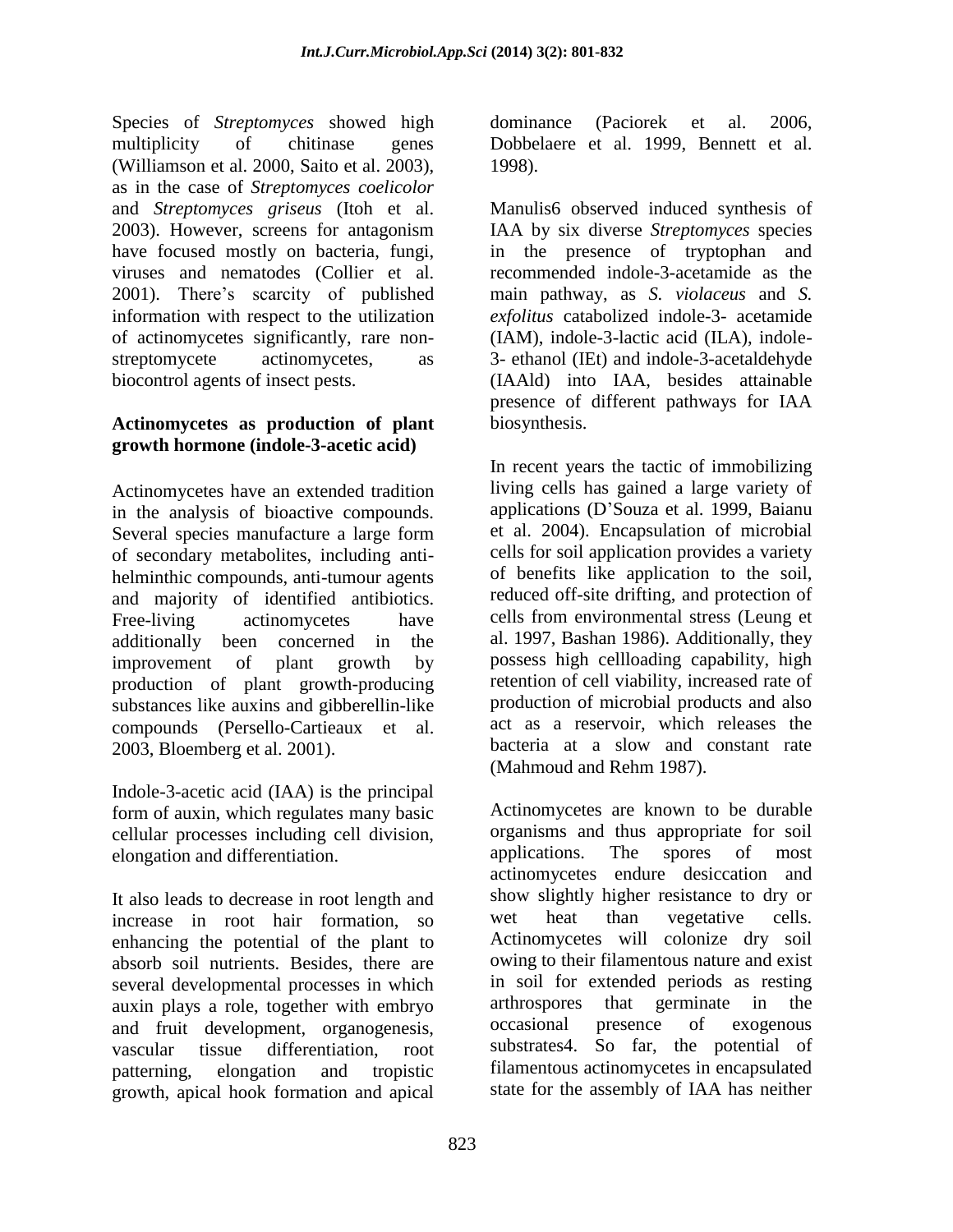been completely examined nor used in field conditions to any noticeable extent.

Abiotic soil factors have an effect on the population dynamics of the inoculant, imposing stresses of varied natures on the cells. They"ll additionally act indirectly, by affecting the activity of the indigenous soil microflora (Van Veen et al. 1997). Typical environmental stresses faced by the organisms in the soil may include salinity, unfavourable soil pH, extremes in temperature, inadequate or excessive soil moisture, significant metal toxicity and biocides (Slonczewski 2000, McGrath et al. 1997, Manna et al.2001).

### **Actinomycetes in Biocorrosion**

Corrosion is a principal reason of pipe failure and high preservation costs in gas pipelines (Zhu et al. 2003). Biocorrosion is defined as a caustic harm initiated or aggravated by the direct or indirect activities of microorganisms (Zuo 2007). A broad range of bacteria is present in most if not all areas of oil production and have been described from water injection plants, drilling mud, and live reservoir cores (Feio et al. 2000, Magot et al. 2000, Korenblum et al. 2005, Von Der Weid et al. 2008).

Antimicrobial substance (AMS) formed by a Streptomycetes strain having its activity against an aerobic bacterium *B. pumilus*  LF-4, and sulfate-reducing bacterium *D. alaskensis* NCIMB 13491 known to be involved in biofilm formation and biocorrosion. Strain 235 was identified as belonging to *S. lunalinharesii* species cluster, was initially isolated from a Brazilian soil. This strain was previously recognized as producer of bioactive compounds against phytopathogenic bacteria and fungi. The antimicrobial

activity was seen over a broad range of pH, and after treatment with several chemicals and heat but not with Proteinase K and trypsin. The AMS, of proteic nature, has publicized to be promising for use in oil making plants, given its stability in the presence of several chemicals and solvents, and over a broad range of temperature and pH values.

# **Actinomycetes in Bioremediation**

Petroleum hydrocarbons are widely used in our daily life as chemical compounds and fuel. Greater use of result, petroleum has become one of the most common contaminants of large soil surfaces and eventually is considered as a major environmental problem (Sanscartier et al. 2009).

There are several ways in which hydrocarbons degraded in the environment. One mechanism through which they can be removed from the environment is Bioremediation. Bioremediation is the use of soil microbes to degrade pollutants to harmless substances (Collin 2001).

Actinomycetes possess many properties that make them good candidates for application in bioremediation of soils contaminated with organic pollutants. They play an important role in the recycling of organic carbon and are able to degrade complex polymers (Goodfellow and Williams 1983). Some reports indicated that Streptomyces flora could play a very important role in degradation of hydrocarbons (Radwan et al. 1998, Barabas et al. 2001). Many strains have the ability to solubilise lignin and degrade lignin-related compounds by producing cellulose- and hemicellulose-degrading enzymes and extracellular peroxidase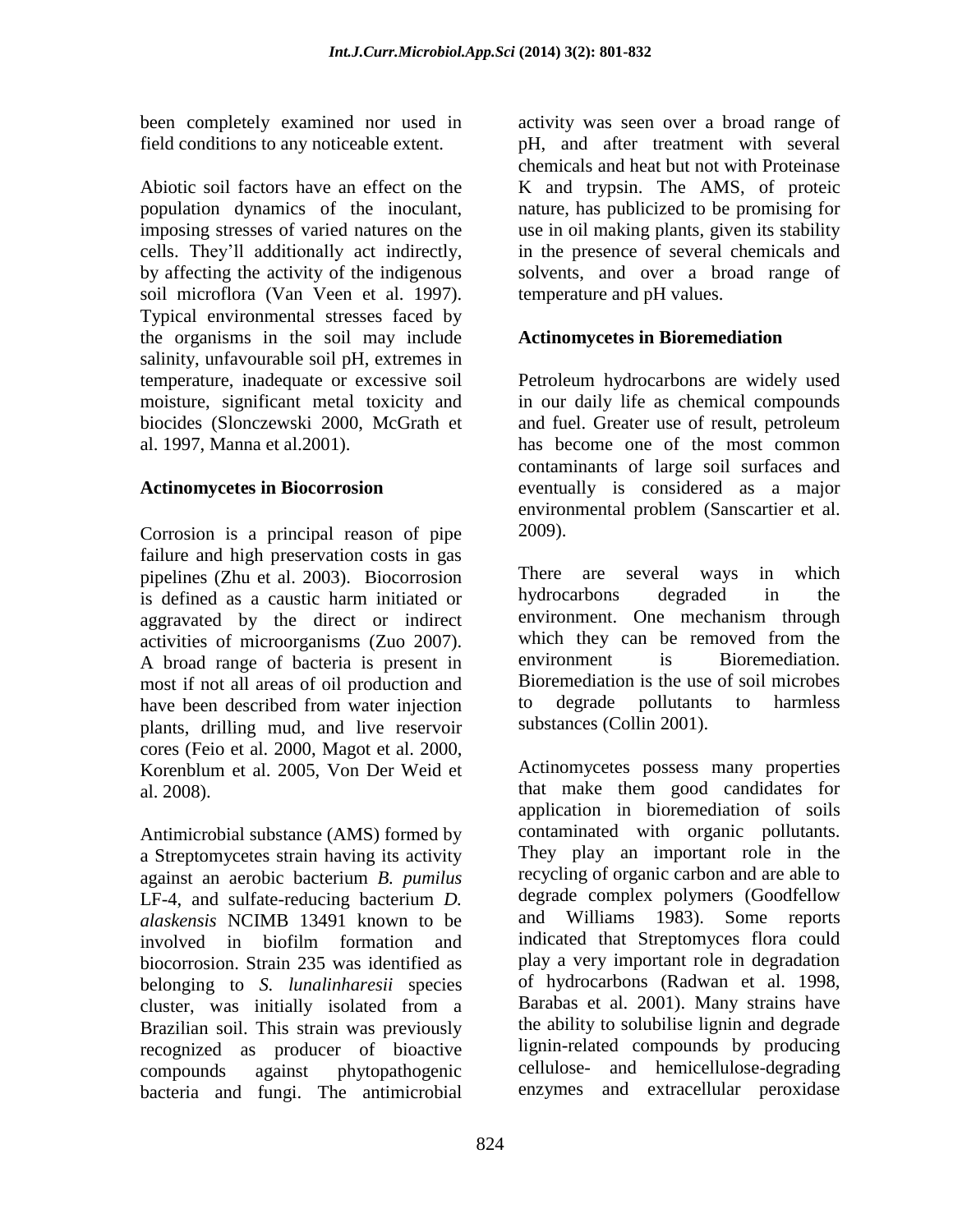(Mason et al. 2001). In some contaminated sites Actinomycetes represent the dominant group among the degraders (Johnsen et al. 2002). Actinomycetes species have the capability to live in an oily environment. So we can apply these microorganisms in Bioremediation to deduct oil pollutants.

Around 23,000 bioactive secondary metabolites produced by microorganisms have been reported and over 10,000 of these compounds are produced by actinomycetes. Several pharmaceutical companies used microbial natural products as one of the major source of novel drugs. Researchers have been going on to discover more novel molecules with potential therapeutic application especially from actinomycetes. A wide range of antibiotics in the market are obtained from actinomycetes. They are capable to degrade a wide range of hydrocarbons, pesticides, and aliphatic and aromatic compounds and also have a property to perform microbial transformations of organic compounds which are of great commercial value. They"re a promising tool use in bioconversion of agriculture and urban waste into chemically vital products. Their metabolic potential offers a strong area for research. For novel drug delivery, scientists still exploit the chemical and biological diversity from diverse actinomycetes group to maximize the possibility of successful discovery of novel strain in cost effective manner. However further characterization of actinomycetes and their product for utilization in plant biotechnology, environmental biotechnology, urban waste management and some other applications yet to be done. The potential numbers of metabolites from actinomycetes may be discovered in the future.

### **References**

- Abdel-Fattah YR and Olama ZA 2002. L-asparaginase production by *Pseudomonas aeruginosa* in solidstate culture: evaluation and optimization of culture conditions using factorial designs. *Process Biochemistry*, 38(1): 115–122.
- Aldesuquy, H.S., F.A. Mansour, and S.A. Abo-Hamed. 1998. Effect of the culture filtrates of *Streptomyces* on growth and productivity of wheat plants. Folia Microbiol. 43: 465-470
- Alexander, M. 1977. Introduction to soil microbiology, 2nd éd. Krieger Publishing Company, Malabar, FL. 467 pp.
- Arunachalam R, Wesley EG, George Jand Annadurai G. 2010. Novel approaches for Identification of streptomycesnobortoensis TBGH-V20 with cellulase production. Curr. Res, Bacteriol . 3(1): 15-26.
- Baianu, I. C., Lozano, P. R., Prisecaru, V. I. and Lin, H. C., Applications of novel techniques to health foods, medical and agricultural biotechnology. *Quant. Biol.*, q-bio.OT/0406047 abstract, 2004.
- Baker, R. 1991. Induction of rhizosphere compétence in the biocontrol fungus *Trichoderma.* Pages 221- 228 *in* D.L. Keister and P.B. Cregan (eds.), Rhizosphere and plant growth. Kluwer Acadamic Publishers, Dordrecht.
- Baltz, R.H. Renaissance in antibacterial discovery from actinomycetes. *Curr. Opin. Pharmacol*. 2008, *8*, 557-563.
- Barabas, G., G. Vargha, I.M. Szabo, A. Penyige, S. Damjanovich, J. Szollosi, J. Matk, T. Hirano, A. M"atyus and I. Szab"o, 2001. n- Alkane uptake and utilization by Streptomyces strains. Antonie van Leeuwenhoek, 79: 269-276.
- Barakate, M., Y. Ouhdouch, Y. Oufdou, and C. Beaulieu. 2002. Characterization of rhizospheric soil streptomycetes from Moroccan habitats and their antimicrobial activities. World J. Microbiol. Biotechnol. 18: 49-54.
- Barke, J., R. F. Seipke, S. Gr¨uschow et al., "A mixed community of actinomycetes produce multiple antibiotics for the fungus farming ant *Acromyrmex octospinosus*," *BMC Biology*, vol. 8, article 109, 2010.
- Barrow, C.J., J. J. Oleynek, H. H. Sun et al., "Antimycins, inhibitors of ATP-citrate lyase, froma *Streptomyces* sp.," *Journal of Antibiotics*, vol. 50, no. 9, pp. 729–733, 1997.
- Bartnicki-Garcsi. A (1968). Cell wall chemistry, morphogenesis and taxonomy of fungi. Annual Review of Microbiology 22, 87-108.
- Bashan, Y., Alginate beads as synthetic inoculant carriers for slow release of bacteria that affect plant growth. *Appl. Environ. Microbiol.* 1986, **51**, 1089–1098.
- Basilio, A., I. Gonzalez, M.F. Vicente, J.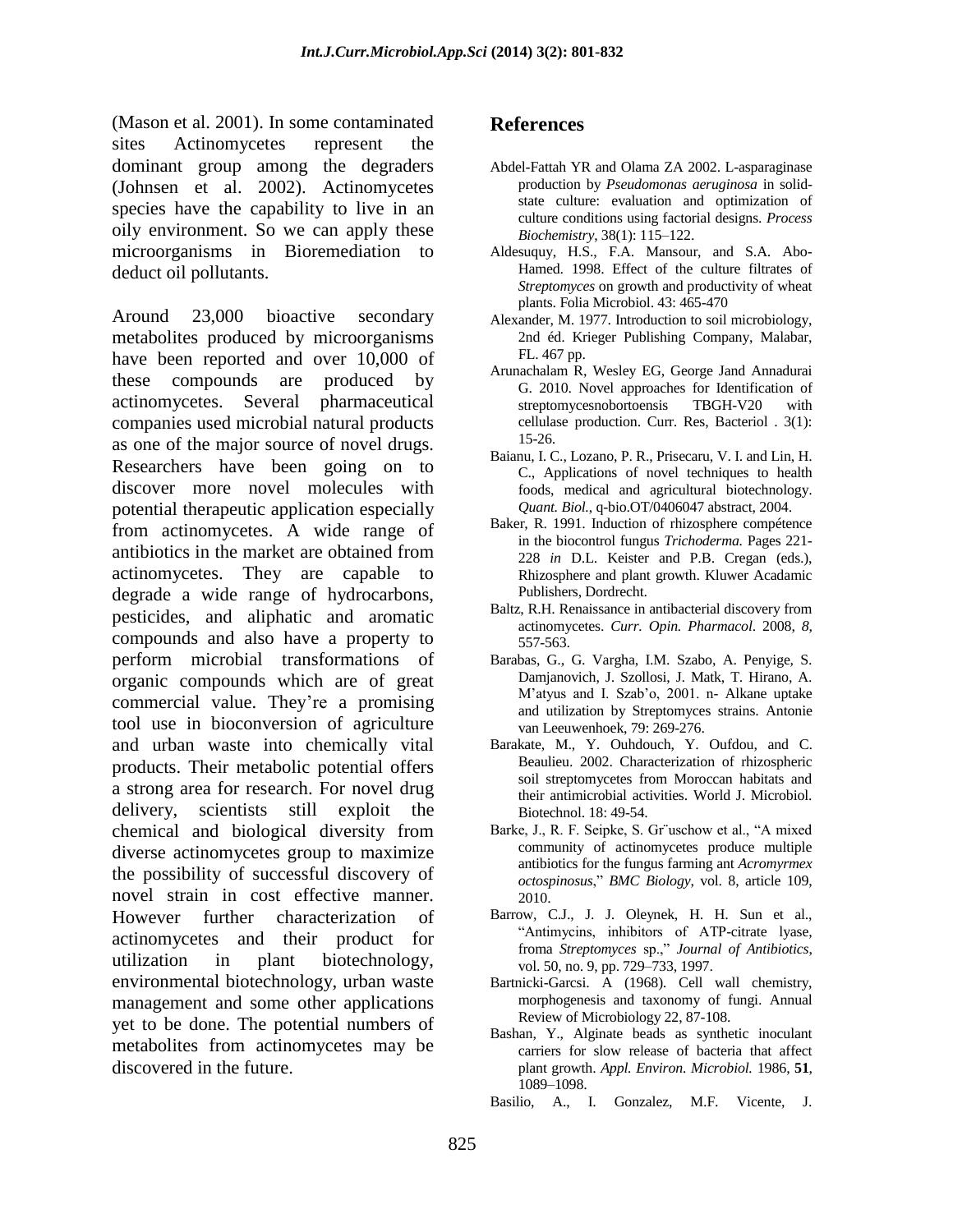Gorrochategui, A. Cabello, A. Gonzalez and O. Genilloud, 2003. Patterns of antimicrobial activities from soil actinomycetes isolated under different conditions of pH and salinity. *J. Appl. Microbiol.,* 95: 814–23.

- Behal, V. 2000. Bioactive products from *Streptomyces.*  Adv. Appl. Microbiol. 47 : 113-157
- Bennett, M. J., Marchant, A., May, S. T. and Swarup, R., Going the distance with auxin: Unrevealing the molecular basis of auxin transport. *Philos. Trans. R. Soc. London, Ser. B*, 1998, 353, 1511– 515.
- Bentley, S.D., K.F. Chater, A.–M. Cerdeno–Tarraga, G.L. Challis, N.R. Thomson, K.D. James, D.E. Harris, M.A. Quail, H. Kieser, D. Harper, A. Bateman, S. Brown, G. Chandra, C.W. Chen, M. Collins, A. Cronin, A. Fraser, A. Goble, J. Hidalgo, T. Hornsby, S. Howarth,C–H. Huang, T. Kieser, L. Larke, L. Murphy, K. Oliver, S. O'Neil, E. Rabbinowitsch, M.–A. Rajandream, K. Rutherford, S. Rutter, K. Seeger, D. Saunders, S. Sharp, R. Squares, S. Squares, K. Taylor, T. Warren, A. Wietzorrek, J. Woodward, B.G. Barrell, J. Parkhill, D.A.Hopwood, 2002. Complete genome sequence of the model actinomycete *Streptomyces coelicolor* A3 (2). *Nature,* 417: 141–7.
- Berdy, J. Bioactive microbial metabolites. *J. Antibiot.*  2005, *58*, 1-26.
- Bernan, V.S.; Greenstein, M.; Carter, G.T. Mining marine microorganisms as a source of new antimicrobials and antifungals. *Curr. Med. Chem. Anti-Infective Agents* 2004, *3*, 181-195.
- Birnbaum, J., F.M. Kahan, H. Kropp and J. S. MacDonald, 1985. Carbapenems, a new class of beta-lactam antibiotics. Discovery and development of imipenem/cilastatin. Am. J. Med., 78: 3-21
- Bloemberg, G. V. and Lugtenberg, B. J. J., Molecular basis of plant growth promotion and biocontrol by rhizobacteria. *Curr. Opin. Plant Biol.*, 2001, 4, 343–352.
- Blunt J.W.; Copp, B.R.; Hu, W.P.; Munro, M.H.; Northcote, P.T.; Prinsep, M.R. Marine natural products. *Nat. Prod. Rep*. 2009, *26*, 170-244.
- Blunt J.W.; Copp, B.R.; Munro, M.H.; Northcote, P.T.; Prinsep, M.R. Marine natural products. *Nat. Prod. Rep*. 2006, *23*, 26-78.
- Borderd, . J. and Trincia, . P. J. 1970. Fine structure of the germination of Aspergillus nidulans conidia. Transactions of British Mycological Society 54, 143-146.
- Buchanan, R.E. and Gibbons, N.E. (1974). Bergey's manual of determinative bacteriology. (Eighth edition), The Williams and Wilkins Co., Baltimore, pp.747 ‐ 842.
- Bull, A.T.; Stach, J.E. Marine actinobacteria: new opportunities for natural product search and discovery. *Trends Microbiol*. 2007, *15*, 491-499.
- Bull, A.T.; Stach, J.E.; Ward, A.C.; Goodfellow, M.

Marine actinobacteria: perspectives, challenges, future directions. *Antonie van Leeuwenhoek* 2005, *87*, 65-79.

- Canaday, C.H., 1995. *Biological and Cultural Tests for Control of Plant Diseases*. American Phtopathological Society, St. Paul, MN.
- Carr, G., E. R. Derbyshire, E. Caldera et al., "Antibiotic and antimalarial quinones from fungus-growing ant- associated *Pseudonocardia* sp.," *Journal of Natural Products*, vol. 75, no. 10, pp. 1806–1809, 2012
- Chamberlain, K., and D.L. Crawford. 2000. Thatch biodégradation and antifungalactivities of two lignocellulolytic *Streptomyces* strains in laboratory cultures and in golf green turfgrass. Can. J. Microbiol. 46: 550-558.
- Chanway, C.P., F.B. Holl, and L.M. Nelson. 1988. Cultivar spécifie growth promotion of spring wheat *{Triticum aestivum)* by co-existent *Bacillus*  species. Can. J. Microbiol. 34: 924-929.
- Chater, K.F., 1986. *Streptomyces* phages and their applications to *Streptomyces* genetics. *In:*  Queener, S.W. and L.E. Day, (eds.) *The Bacteria: A Treatise on Structure and Function, vol. IX, Antibiotic producing Streptomyces,* pp. 119–58. Academic Press, New York, USA.
- Chattopadhyay, S.K., and B. Nandi. 1982. Inhibition of *Helminthosporium oryzae* and *Alternaria solani*  by *Streptomyces longisporus* (Krasil'nokov) Waksman. Plant Soil 69: 171-175.
- Collier, R.H., S. Finch and G. Davies, 2001. Pest insect control in organically–produced crops of field vegetables. *Mededelingen Faculteit Landbouwkundige en Toegepaste Biologische Wetenschappen Universiteit Gent,* 66: 259–67.
- Collin, P.H., 2001. Dictionary of Ecology and the Environment.  $4<sup>th</sup>$  Edn., Peter Collin Publishing, London.
- Crawford DL, Lynch JM, Whipps JM, Ousley MA (1993). Isolation and characterization of actinomycete antagonists of a fungal root pathogen. Appl. Environ. Microbiol. 59: 3899- 3905.
- Cross, J.V., and D.R. Polonenko. 1996. An industry perspective on registration and commercialization of biocontrol agents in Canada. Can. J. Plant Pathol. 18: 446-454.
- Cummins, C.S. and Harris, H. (1956). A Comparison of cell wall composition in Nocardia, Actinomyces, Mycobacterium and Propionbacterium. J. Gen. Microbiol., 15: IX.
- Curl, E.A., and B. Truelove. 1986. The rhizosphere. Springer-Verlag. Berlin. 288 pp.
- D"Souza, S. F., Immobilized cells in biochemical process development and monitoring. In *Advances in Bioprocessing and r-DNA Technology* (eds Bihari, V. and Agrawal, S. C.), Modern Printers, Lucknow, India, 1999, pp. 107–125.
- DeJong PJ (1972) L-Asparaginase production by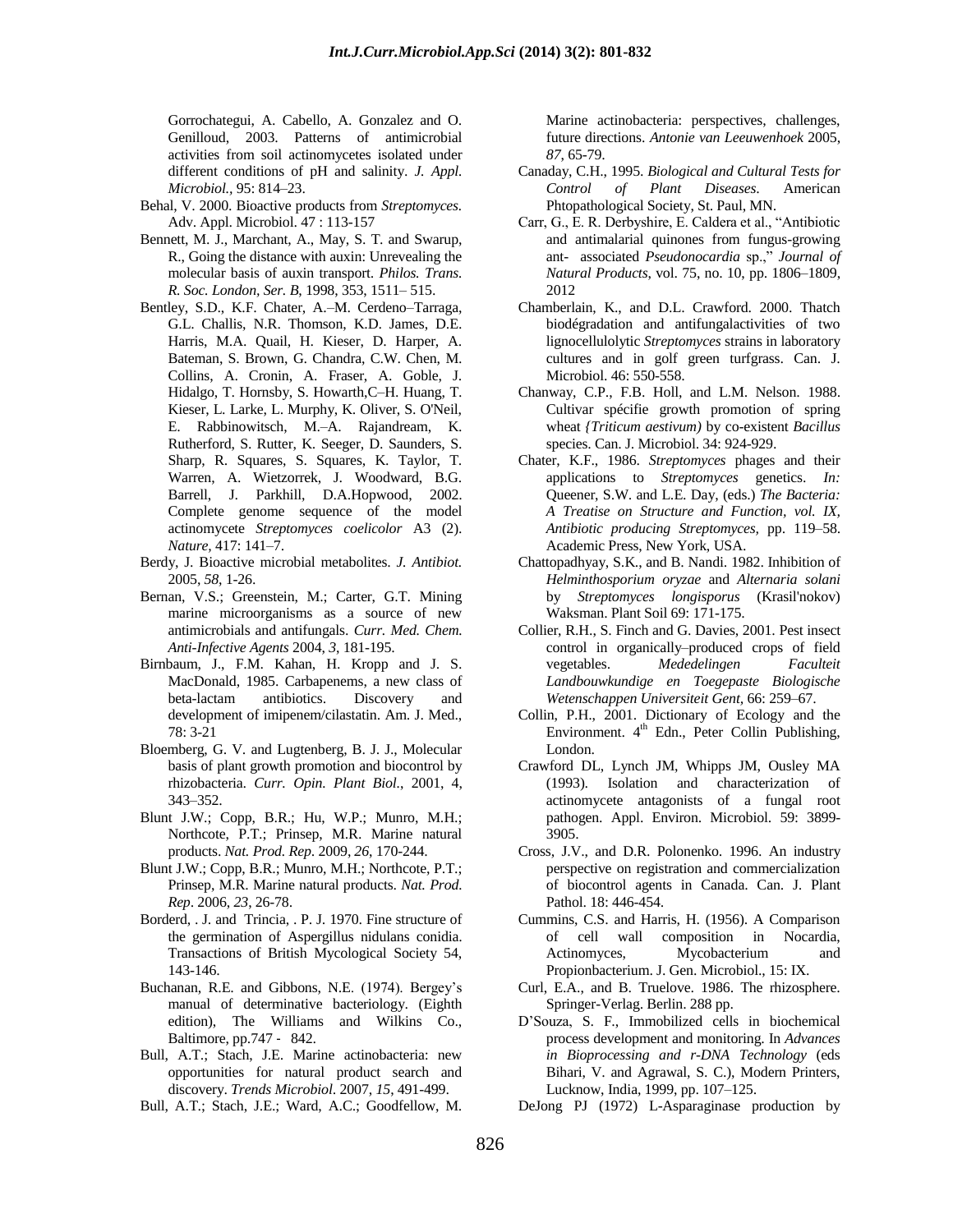*Streptomyces griseus. Appl. Microbiol.*, 23(6): 1163-1164*.*

- Demain, A.L.; Sánchez, S. Microbial drug discovery: 80 years of progress. *J. Antibiot*. 2009, *62*, 5-16.
- Diaz, L.A., C. Hardisson and M.R. Rodicio, 1989. Isolation and characterization of actinophages infecting *Streptomyces* species and their interaction with host restriction–modification systems. *J. Gen. Microbiol.,* 135: 1847–56.
- Dobbelaere, S., Croonenborghs, A., Thys, A., Broek, A. V. and Vanderleyden, J., Phytostimulatory effect of *Azospirillum brasilense* wild type and mutant strains altered in IAA production on wheat. *Plant Soil*, 1999, 212, 155–164.
- Donadio, S.; Monciardini, P.; Alduina, R.; Mazza, P.; Chiocchini, C.; Cavaletti, L.; Sosio, M.; Puglia, A.M. Microbial technologies for the discovery of novel bioactive metabolites. *J. Biotechnol*. 2002, *99*, 187-198.
- Doumbou, CL., V. Akimov, and C. Beaulieu. 1998. Selection and characterization of microorganisms utilizing thaxtomin A, a phytotoxin produced by *Streptomyces scabies.* Appl. Environ. Microbiol. 44: 4313-4316.
- Doumbou, CL., V. Akimov, M. Côté, P.M. Charest, and C. Beaulieu. 2001. Taxonomic study on nonpathogenic streptomycetes isolated from common scab lesions on potato tubers. Syst. Appl. Microbiol. 24: 451-456.
- El-Abyad, M.S., M.A. El-Sayed, A.R. El-Shanshoury, and S.M. El-Sabbagh. 1993. Towardsthe biological control of fungal and bacterial diseases of tomato using antagonisme *Streptomyces* spp. Plant Soil 149: 185-195.
- El-Tarabily KA, M.H. Soliman, A.H. Nassar, H.A. Al-Hassani, K. Sivasithamparam, F. McKenna and G.E.St.J. Hardy, 2000 Biological control of *Sclerotinia minor* using a chitinolytic bacterium and actinomycetes. *Plant Pathol.,* 49: 573–83.
- El–Tarabily, K.A., 2003. An endophytic chitinase– producing isolate of *Actinoplanes missouriensis*, with potential for biological control of root rot of lupin caused by *Plectosporium tabacinum*. *Australian J. Botany,* 51: 257–66.
- Endo, A., and T. Misato. 1969. Polyoxin D, acompétitive inhibitor of UDP-Nacetylglucosaminyltransferase in *Neurospora crassa.* Biochem. Biophys. Res. Commun. 37:718-722.
- Euzeby, J.P., 2008. Genus Streptomyces. List of Prokaryotic names with Standing in Nomenclature [http://www.bacterio.cict.fr/s/streptomycesa.html.](http://www.bacterio.cict.fr/s/streptomycesa.html)
- Everse, J., K. E. Everse, and M. B. Grisham. 1990. Peroxidases in chemistry and biology, vol. 1. CRC Press, Boca Raton, Fla.
- Fayad, K., A.M. Simao-Beaunoir, A. Gauthier, C. Leclerc, H. Mamady, C Beaulieu, and R. Brzézinski. 2001. Purification and properties of a b-1, 6-glucanase from *Streptomyces*sp. EF-14, an

actinomycete antagonistic to *Phytophthora* spp. Appl. Microbiol. Biotechnol. 57 : 117-123.

- Feduchi, E., M. Cosin, and L. Carrasco. 1985. Mildiomycin: a nucleoside antibiotic that inhibits protein synthesis. J. Antibiot. 38: 415-419.
- Feio, M.J., V.Rainha,M. A. Reis,A.R. Lino, and I.T.E. Fonseca, "The influence of the Desulfovibrio desulfuricans 14 ATCC 27774 on the corrosionofmild steel,"*Materials and Corrosion— Werkstoffe und Korrosion*, vol. 51, no. 10, pp. 691–697, 2000.
- Fenical, W.; Sethna, K.M.; Lloyd, G.K. Marine microorganisms as a developing resource for drug discovery. *Pharm. News* 2002, *9*, 489-494.
- Fenton, A.M., P.M. Stephens, J. Crowley, M. O'Callaghan, and F. O'Gara. 1992. Exploiting gene(s) involved in 2, 4-diacetylphloroglucinol biosynthesis in order to improve the biocontrol ability of a pseudomonad strain. Appl. Environ. Microbiol. 58: 3873-3878.
- Ferrara MA, et al. (2006) Asparaginase production by a recombinant *Pichia pastoris* strain harbouring *Saccharomyces cerevisiae ASP3* gene*. Enzyme Microb. Technol.*, 39(7): 1457–1463.
- Fiedler, H.P.; Bruntner, C.; Bull, A.T.; Ward, A.C.; Goodfellow, M.; Potterat, O.; Puder, C.; Mihm, G. Marine actinomycetes as a source of novel secondary metabolites. *Antonie van Leeuwenhoek*  2005, *87*, 37-42.
- Fisher SH and Wray Jr LV (2002) *Bacillus subtilis* 168 contains two differentially regulated genes encoding L-asparaginase. *J. Bacteriol*., 184(8): 2148–2154.
- Fiske, M.J., K.L.Tobey-Fincher, and R.L. Fuchs. 1990. Cloning of two gènes from *Bacillus circulans*  WL-12 which encode 1, 3-glucanase activity. J. Gen. Microbiol. 136: 2377-2383.
- Florancee,. R., Denisown,. C. & Allent, . C. 1972. Ultrastructure of dormant and germinating conidia of Aspergillus nidulans. Mycologia *64, I 15-123.*
- Gallagher MP, *et al.* (1989) Asparaginase drug for treatment of acute lymphoblastic leukemia. *Essays Biochem*., 24: 1-40.
- Gardner, J.M., J.L. Chandler, and A.W. Feldman. 1984. Growth promotion and inhibition by antibioticproducing fluorescent pseudomonads on citrus roots. Plant Soil 77: 103-113.
- Ghanem, N.B.; Sabry, S.A.; El-Sherif, Z.M.; Abu El-Ela G.A. Isolation and enumeration of marine actinomycetes from seawater and sediments in Alexandria. *J. Gen. Appl. Microbiol*. 2000, *46*, 105-111.
- Glick, B.R. 1995. The enhancement of plant growth by free-living bacteria. Can. J. Microbiol. 41: 109- 117.
- Godden, B., A. S. Ball, P. Helvenstein, A. J. McCarthy, and M. J. Penninckx. 1992. towards elucidation of the lignin degradation pathway in actinomycetes. J. Gen. Microbiol. 138:2441–2448.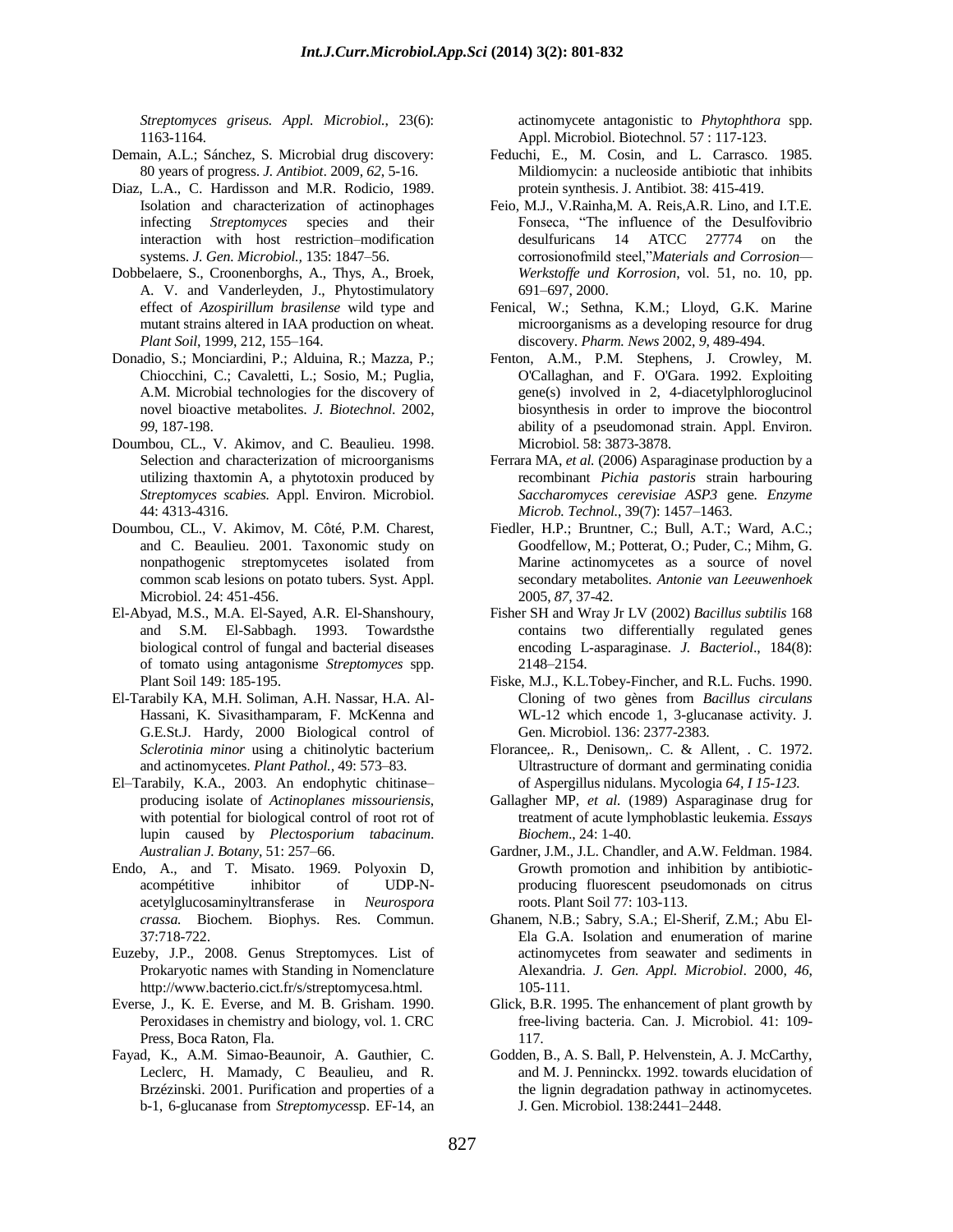- Gold, M. H., and M. Alic. 1993. Molecular biology of the lignin-degrading basidiomycete *Phanerochaete chrysosporium*. Microbiol. Rev. 57:605–622.
- Goodfellow, M. and S.T. Williams, 1983. Ecology of actinomycetes. Annual Review of Microbiol. 37: 189-216.
- Goodfellow, M.; Williams, S.T. Ecology of actinomycetes. *Annu. Rev. Microbiol.* 1983, *37*, 189- 216.
- Gottlieb, D. 1976. The production of antibiotics in soil. J. Antibiot. 29: 987-1000.
- Haeder, S., R. Wirth, H. Herz, and D. Spiteller, 2009. "Candicidinproducing *Streptomyces* support leafcutting ants to protect their fungus garden against the pathogenic fungus *Escovopsis*," *Proceedings of the National Academy of Sciences of the United States of America*, vol. 106, no. 12, pp. 4742– 4746.
- Hapwood, D.A., Bill, M.J., Charter, K.F., Kieser, T., Bruton, C.J., Kieser, H.M., Lydiate, D.J., Smith, C.P., Ward, J.M. and Schrempf, H. (1985). Genetic manipulation of Streptomycetes: A laboratory manual, John Innes Foundation, Norwich, United Kingdom, 71 – 80pp.
- Harada, S., and T. Kishi. 1978. Isolation and characterization of mildiomycin, a new nucleoside antibiotic. J. Antibiot. 31:519.
- Herron, P.R. and E.M.H. Wellington, 1990. New method for extraction of streptomycete spores from soil and application to the study of lysogeny in sterile amended and non sterile soil. *Appl. Environ. Microbiol.,* 56: 1406–12.
- Hokkanen, H.M.T. and J.M. Lynch, 1995. *Biological Control: Benefits and Risks*. Cambridge University Press, New York.
- Hozore, E., and M. Alexander. 1991. Bacterial characteristics important to rhizosphere compétence. Soil Biol. Biochem. 23: 717-723.
- Hussain, A.A., S.A. Mostafa, S.A. Ghazal and S.Y. Ibrahim, 2002. Studies on antifungal antibiotic and bioinsecticidal activities of some actinomycete isolates. *African J. Mycol. Biotechnol.,* 10: 63–80.
- Hussain, S., A. Ghaffar, and M. Aslam. 1990. Biological control of *Macrophomina phaseolina*  charcoal rot of sunflower and mung bean. J. Phytopathol. 130: 157- 160.
- Hutchinson, C.R. 1999. Microbial polyketide synthases: more and more prolific. Proc. Natl. Acad. Sci. USA. 96: 336-338.
- Imamura,N., M. Nishijima, K. Adachi, and H. Sano, "Novel antimycin antibiotics, urauchimycins A and B, produced by marine actinomycete," *Journal of Antibiotics*, vol. 46, no. 2, pp. 241– 246, 1993.
- Iqbal, M., D. K. Mercer, P. G. G. Miller, and A. J. McCarthy. 1994. Thermostable extracellular peroxidases from *Streptomyces thermoviolaceus*. Microbiology 140:1457–1465.
- Isono, K., J. Nagatsu, Y. Kawashima, and S. Suzuki. 1965. Studies on polyoxins, antifungal antibiotics. Part I. Isolation and characterization of polyoxins A and B. Agric. Biol. Chem. 29: 848-854.
- Ito S. Alkaline cellulases from alkaliphilic Bacillus: enzymatic properties, genetics, and application to detergents. Extremophiles 1997; 1:61-66.
- Itoh, Y., K. Takahashi, H. Takizawa, N. Nikaidou, H. Tanaka, H. Nishihashi, T. Watanabe and Y. Nishizawa, 2003. Family 19 chitinase of *Streptomyces griseus* HUT6037 increases plant resistance to the fungal disease. *Biosci. Biotechnol. Biochem.,* 67: 847–55.
- Iwasa, T., K. Suetomi, and T. Kusuka. 1978. Taxonomic study and fermentation of producing organism and antimicrobial activity of mildiomycin. J. Antibiot. 31: 511-518.
- Jang HD and Chenks. Production and charactrrisation of thermostable cellulase from Streptomyces transformant T3-1. Workd J. Microbiol. Biotechnol 2003; 19:263-268.
- Janssen, P.H.; Yates, P.S.; Grinton, B.E.; Taylor, P.M.; Sait, M. Improved culturability of soil bacteria and isolation in pure culture of novel members of the divisions *Acidobacteria*, *Actinobacteria*, *Proteobacteria*, and *Verrucomicrobia*. *Appl. Environ. Microbiol*. 2002, *68*, 2391- 2396.
- Johnsen, A.R., A. Winding, U. Karlson and P. Roslev, 2002. Linking of microorganisms to phenanthrene metabolism in soil by analysis of  ${}^{13}C$ -labaled cell lipids. Applied and Environmental Microbiol. 68: 6106-6113.
- Kalakoutswl, V. & Agre, N. S. 1973. Endospores of actinomycetes: dormancy and germination. In The Actinomycetales: Characteristics and Practical Importance, pp. I 79-1 95. Edited by G. Sykes and F. A. Skinner. London and New York: Academic Press.
- Kameda, Y., N. Asano, T. Yamaguchi, and K. Matsui. 1987. Validoxylamines as trehalase inhibitors. J. Antibiot. 40: 563-565.
- Kampfer, p., 2006. The Family Streptomycetaceae, Part I: Taxonomy. In: The prokaryotes: A Handbook on the Biology of Baceria, Dworkin, M. (Eds.). Springer, Berlin, PP: 538-604.
- Kampfer, P., Kroppenstedt, R.M. and Dott, W. (1991). A numerical classification of the genera Streptomyces and Streptoverticillium using miniaturized physiological tests. J. Gen. Microbiol., 137: 1831 – 1891.
- Khan AA, *et al.* 1970. Studies on *Serratia marcescens*  L-asparaginase. *Biochem. Biophys. Res. Comm*., 41(3): 525–533
- Khan, S. R. 1975. Wall structure and germination of spores in Cunninghamella echinulata. Journal of General Microbiology go, II 5-1 24.
- Kieser, T., M.j. Bibb, M.J. Buttner, K.F. chater and D.A. Hopwood, 2000. Practical Streptomyces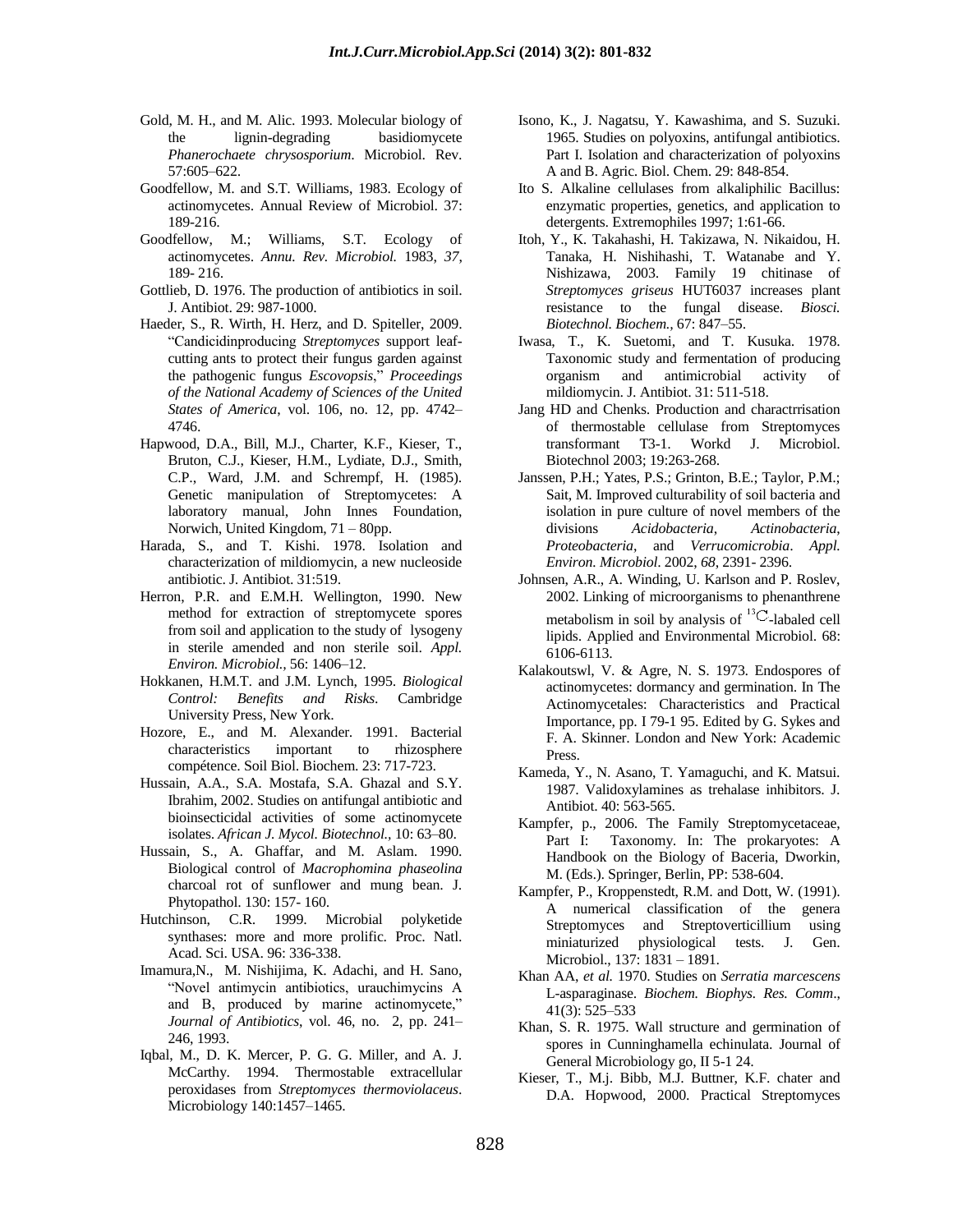Genetics. John Innes Foundation, Norwich, England, ISBN 0-7084-0623-8

- Kim, T.K.; Fuerst, J.A. Diversity of polyketide synthase genes from bacteria associated with the marine sponge *Pseudoceratina clavata*: culturedependent and culture-independent approaches. *Environ. Microbiol*. 2006, *8*, 1460-1470
- KIoepper, J.W. 1996. Host specificity in microbemicrobe interactions. BioScience 46: 406- 409.
- Korenblum, E., I. Von Der Weid, A. L. S. Santos et al., "Production of antimicrobial substances by *Bacillus subtilis* LFE-1, B. *firmus* H2O-1 and *B. licheniformis* T6-5 isolated from an oil reservoir in Brazil," *Journal of Applied Microbiology*, vol. 98, no. 3, pp. 667–675, 2005.
- Korn–Wendish, F. and J. Schneider, 1992. Phage typing – a useful tool in actinomycete systematics. *Gene,* 115: 243–7.
- Kortemaa H., H. Rita, K. Haahtela, and A. Smolander. 1994. Root-colonization ability of antagonistic *Streptomyces griseoviridis.* Plant Soil 163: 77-83.
- Kulkarni N and Gadre RV. Production and properties of an alkaline, thermophilic lipase from *Pseudomonas fluorescens* NS2W. J. Ind. Food. Microbiol 2002; 28: 344-348.
- Kurtböke, D.I., C–F. Chen and S.T. Williams, 1992. Use of polyvalent phage for reduction of streptomycetes on soil dilution plates. *J. Appl. Bacteriol.,* 72: 103–11.
- Lam, K.S.; Tsueng, G.; McArthur, K.A.; Mitchell, S.S.; Potts, B.C.; Xu, J. Effects of halogens on the production of salinosporamides by the obligate marine actinomycete *Salinispora tropica*. *J. Antibiot*. 2007, *60*, 13-19.
- Lazarovits, G., and J. Nowak. 1997. Rhizobacteria for improvement of plant growth and establishment. HortScience 32: 188- 192.
- Lechevalier, M.P. 1988. Actinomycetes in agriculture and forestry. Pages 327-358 *in* M. Goodfellow, S.T. Williams, and M. Mordarski (eds.), Actinomycetes in biotechnology. Académie Press, New York.
- Leung, K. T. *et al.*, A case study of bioremediation of polluted soil: Biodegradation and toxicity of chlorophenols in soil. In *Modern Soil Microbiology* (eds van Elsas, J. D., Trevors, J. T. and Wellington, E. M. H.), Marcel Dekker, New York, 1997, pp. 577– 602.
- Lim, H., Y. Kim, and S. Kim. 1991. Enumeration and identification of rhizosphere bacteria by advance immunotechniques. Pages 231-237 *in* C. Keel, B. Koller, and G. Defago (eds.), Plant Growth-Promoting Rhizobacteria-Progressand Prospects. IOBC/WPRS Bulletin 14.
- Lomovskaya, N.D., K.F. Chater and N.M. Mkrtumian, 1980. Genetics and molecular biology of *Streptomyces* bacteriophages. *Microbiol. Rev.,* 44: 206–29.
- Long, P.F. and G.E. Amphlett, 1996. A super lytic actinophage system as a pre–treatment in the isolation of non–streptomycete actinomycetes from soil. *Lett.. Appl. Microbiol.,* 22: 62–5.
- Loria, R., R.A. Bukhaid, B.A. Barbara, and R.R. King. 1997. Plant pathogenicity in the genus *Streptomyces.* Plant Dis. 81: 836-846
- Madigan M. and J. Martinko, 2005, Brock Biology of Microorganisms. 11<sup>th</sup> Edn., prentice Hall, New Jersey, USA.
- Magot, M., B. Ollivier, and B. K. C. Patel, "Microbiology of petroleum reservoirs," *Antonie van Leeuwenhoek*, vol. 77, no. 2, pp. 103–116, and 2000.
- Mahmoud, W. and Rehm, H. J., Chlorotetracycline production with immobilized *Streptomyces aureofaciens*. *Appl. Microbiol. Biotechnol*., 1987, 26, 333–337.
- Maladkar NK *et al*. 1993. Fermentative production and isolation of L-asparaginase from *Erwinia carotovora* EC-113. *Hindustan Antibiot. Bull*. , 35: 77-86.
- Maldonado, L.A.; Fragoso-Yáñez, D.; Pérez-García, A.; Rosellón-Druker, J.; Quintana, E.T. Actinobacterial diversity from marine sediments collected in México. *Antonie van Leeuwenhoek*  2009, *95*, 111-120.
- Manna, M. C., Singh, M. V. and Adhikari, T., Effect of cadmium and lead contamination with and without wheat straw on microbial activity in a swell– shrink soil. *J. Indian Soc. Soil Sci*., 2001, 49, 266– 271.
- Maplestone, R.A., M.J. Stone, and D.H. Williams. 1992. The evolutionary rôle of secondary metabolites-a review. Gène 115: 151-157.
- Mason, M.G., A.S. Ball, B.J. Reeder, G. Silkstone, P. Nicholls and M.T. Wilson, 2001. Extracellular heme peroxidases in actinomycetes: a case of mistaken identity. Applied and Environmental Microbiol. 67: 4512-4519.
- Mayer, A.M.; Rodríguez, A.D.; Berlinck, R.G.; Hamann, M.T. Marine pharmacology in 2003–4: Marine compounds with anthelmintic antibacterial, anticoagulant, antifungal, antiinflammatory, antimalarial, antiplatelet, antiprotozoal, antituberculosis, and antiviral activities; affecting the cardiovascular, immune and nervous systems, and other miscellaneous mechanisms of action. *Comp. Biochem. Physiol*. 2007, *145*, 553-581.
- McCarthy, A.J.; Williams, S.T. Actinomycetes as agents of biodegradation in the environment-a review. *Gene* 1992, *115*, 189-192.
- McGrath, S. P., Shen, Z. G. and Zhao, F. J., Heavy metal uptake and chemical changes in the rhizosphere of *Thalaspi caerulescens* and *Thalaspi ochroleucum* grown in contaminated soils. *Plant Soil*, 1997, 188, 153–159.
- Merriman, P.R., R.D. Price, J.F. Kollmorgen, T.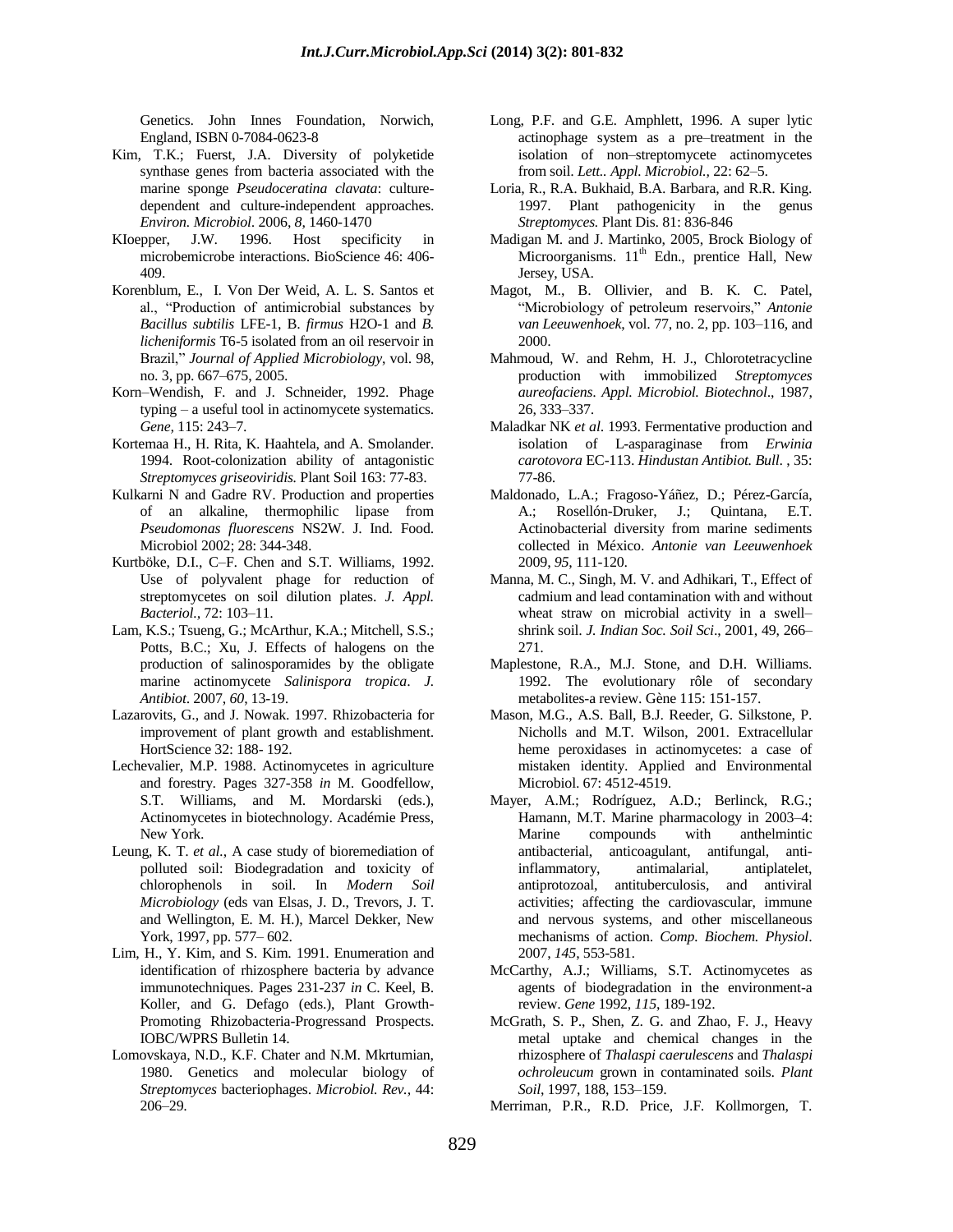Piggott, and E.H. Ridge. 1974. Effect of seed inoculation with *Bacillussubtilis* and *Streptomyces griseus* on the growth of cereals and carrots. Aust. J. Agric. Res. 25: 219-226.

- Miller, H.J., E. Liljeroth, M.J.E.I.M. Willemsen- de Klein, and J.A. van Veen. 1990. The dynamics of actinomycetes and fluorescens pseudomonads in wheat rhizoplane and rhizosphere. Symbiosis 9: 389-391.
- Mohammadi, O., and M.L. Lahdenpera. 1992. Mycostop biofungicide in pratice. Pages 1-7 *in*  10th International symposium on modem fungicides and antifungal coumpounds. Thuringia, Germany.
- Moore, B.S.; Kalaitzis, J.A.; Xiang, L. Exploiting marine actinomycete biosynthetic pathways for drug discovery. *Antonie van Leeuwenhoek* 2005, *87*, 49-57.
- Mostafa SA and Salama MS 1979 L-asparaginase producing *Streptomyces* from soil of Kuwait. *Zentralbl Bakteriol Naturwiss.*, 134(4): 325–334*.*
- Mukherjee J, et al. (2000) Studies on nutritional and oxygen requirements for production of Lasparaginase by *Enterobacter aerogenes*. *Appl. Microbiol. Biotechnol*., 53(2): 180–184.
- Nakas, J.P. and C. Hagedorn, 1990. *Biotechnology of Plant–Microbe Interactions*. McGraw–Hill, New York.
- Narayana KJP *et al.* 2007. L-asparaginase production by *Streptomyces albidoflavus. Indian J. Microbiol*., 48(3): 331-336.
- Newman, D.J.; Cragg, G.M. 2007. Natural products as sources of new drugs over the last 25 years. *J. Nat. Prod. 70*, 461-477.
- Nonomura, H. 1974. Key for classification and identification of 458 species of the Streptomycetes included in ISP. J. Ferment. Technol., 52(2): 78 ‐ 92.
- O"Donnell, A.G., Embley, T.M. and Goodfellow, M. 1993. Future of Bacterial Systematics. In: Handbook of New Bacterial Systematics, London: Academic Press, pp.513 – 524.
- Oh, D.C., M. Poulsen, C. R. Currie et al., "Dentigerumycin: a bacterial mediator of an antfungus symbiosis," *Nature Chemical Biology*, vol. 5, no. 6, pp. 391–393, 2009.
- Olano, C; Méndez, C.; Salas, J.A. Antitumor compounds from actinomycetes: from gene clusters to new derivatives by combinatorial biosynthesis. *Nat. Prod. Rep*. 2009, *26*, 628-660.
- O'Neill, G.A., R.A. Radley, and C.P. Chanaway. 1992. Variable effects of emergence- promoting rhizobacteria on coniferseed growth under nursery conditions. Biol. Fertil. Soils 13: 45.
- Ordentlich, A., Y. Elad, and I. Chet. 1988. The role of chitinase of *Serratia marcescens* in biocontrol of *Sclerotium rolfsii.* Am. Phytopathol. Soc. Monogr. 78: 64-88.

Paciorek, T. and Friml, J., Auxin signaling. *J. Cell Sci*.,

2006, 119, 1199–1202.

- Pandey A, Nigam P, Soccol CR, Soccol VT, Singh D and Mohan R. Advances in microbial analysis. Biotechnol. Appl. Biochem 2000; 31: 135-152.
- Persello-Cartieaux, F., Nussaume, L. and Robaglia, C., Tales from the underground: Molecular plant– rhizobacteria interactions. Review. *Plant, Cell Environ.* 2003, 26, 189–199.
- Piel, J. Metabolites from symbiotic bacteria. *Nat. Prod. Rep*. 2004, *21*, 519-538.
- Radwan, S.S., G. Y. Barabas, N.A. Sorkhoh, S. Damjanovich, I. Szabo, J. Szollosi, J. Matko, A. Penyige, T. Hirano and I.M. Szabo, 1998. Hydrocarbon uptake by Streptomyces. FEMS Microbiology Letters, 169: 87-94.
- Ramachandra, M., D. L. Crawford, and G. Hertel. 1988. Characterization of an extracellular lignin peroxidase of the lignocellulolytic actinomycete *Streptomyces viridosporus*. Appl. Environ. Microbiol. 54:3057–3063.
- Reguera, G. and S.B. Leschine, 2001. Chitin degradation by cellulolytic anaerobes and facultative aerobes from soils and sediments. *FEMS Microbiol. Lett.,* 204: 367–74.
- Saadoun, I., R. Rawashdeh, T. Dayeh, Q. Ababneh, and A. Mahasneh, "Isolation, characterization and screening for fiber hydrolytic enzymes-producing streptomycetes of Jordanian forest soils," *Biotechnology*, vol. 6, no. 1, pp. 120–128, 2007.
- Saito, A., T. Fujii and K. Miyashita, 2003. Distribution and evolution of chitinase genes in *Streptomyces*  species: Involvement of gene– duplication and domain–deletion. *Anton. Leeuw. Int. J.G.,* 84: 7– 16.
- Sanscartier, D., B. Zeeb, I. Koch and K. Reinmer, 2009. Bioremediation of diesel-contaminated soil by heated and humidified biopile system in cold climates, Cold regions Sci. Technol., 55: 167-173.
- Sardi, P., M. Saracchi, S. Quaroni, B. Petrolini, G.E. Borgonovi, and S. Merli. 1992. Isolation of endophytic *Streptromyces* strains from surfacesterilized roots. Appl. Environ. Microbiol. 58 : 2691-2693
- Saugar, I., E. Sanz, M.A. Rubio, J.C. Espinosa and A. Jimenez, 2002. Identification of a set of genes involved in the biosynthesis of the aminonucleoside moiety of antibiotic A201A from *Streptomyces capreolus. European J. Biochem.,*  269: 5527–35.
- Schmid RD and Verger R. Lipases: Interfacial enzymes with attractive applications. Angew. Chem. Int. Ed 1998; 37: 1608-1633.
- Schmidt, E.L. 1979. Initiation of plant rootmicrobe interactions. Annu. Rev. Microbiol. 33: 355-376.
- Schoenian, I., M. M. Spiteller, M. J. Manoj et al., "Chemical basis of the synergism and antagonism in microbial communities in the nests of leafcutting ants," *Proceedings of the National Academy of Sciences of the United States of*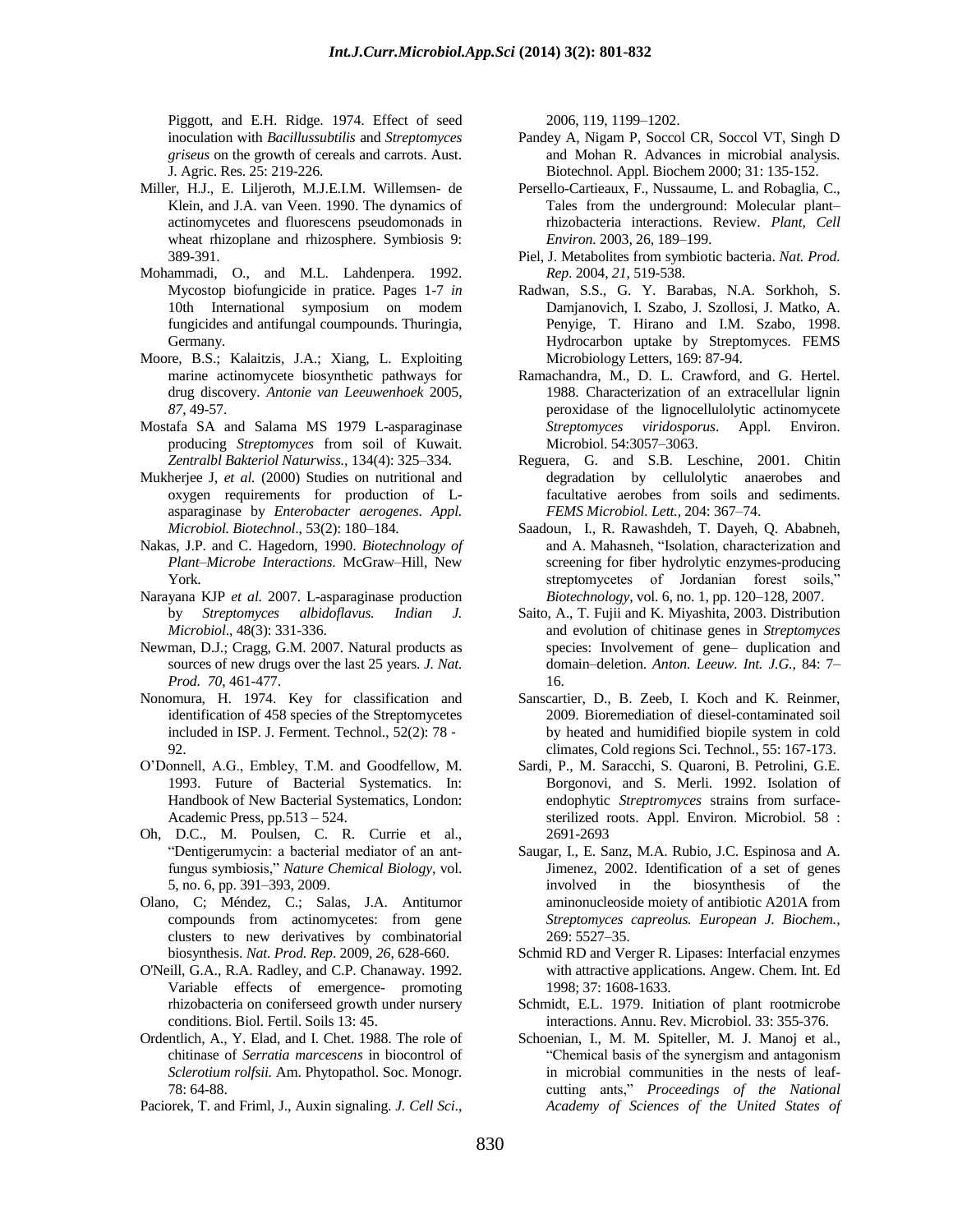*America*, vol. 108, no. 5, pp. 1955–1960, 2011.

- Schrempf, H. Recognition and degradation of chitin by streptomycetes. *Antonie van Leeuwenhoek* 2001, *79*, 285-289.
- Schroth, M.N., and J.G. Hancock. 1982. Diseasesuppressive soil and root-colonizing bacteria. Science 216: 1376-1381.
- Seipke, F.R., S. Gruschow, R. J. Goss, and M. I. Hutchings, "Isolating antifungals from fungusgrowing ant symbionts using a genome-guided chemistry approach," *Methods in Enzymology*, vol. 517, pp. 47–70, 2012.
- Seipke,R.F., J. Barke, C. Brearley et al., 2011. "A single *Streptomyces* symbiont makes multiple antifungals to support the fungus farming ant *Acromyrmex octospinosus*," *PLoS ONE*, vol. 6, no. 8, Article ID e22028, 8 pages, 2011
- Selvin, J.; Shanmughapriya, S.; Gandhimathi, R.; Seghal Kiran, G.; Rajeetha Ravji, T.; Natarajaseenivasan, K.; Hema, T.A. Optimization and production of novel antimicrobial agents from sponge associated marine actinomycetes *Nocardiopsis dassonvillei* MAD08. *Appl. Microbiol. Biotechnol*. 2009, *83*, 435-445.
- Sharmin, S., Md Towhid Hossain and M. N. Anwar,(2005)" Isolation and characterization of a protease producing bacteria *Bacillus amonvivorus*  and optimization of some factors of culture conditions for protease production", *Journal of Biological Sciences* 5(3), 358-362,
- Shirling, E.B. and Gottlieb, D. 1966. Methods for characterization of Streptomycetes species. Int. J. Syst. Bacteriol., 16: 313 ‐ 340.
- Sietsma, J.A., and J.G.H. Wessels. 1979. Evidence for covalent linkages between chitin and b-glucan in a fungal wall. J. Gen. Microbiol. 114: 99-108.
- Silvestri, L.G., Turri, M., Hill, L.R. and Gilardi, E. 1962. A quantitative approach to the systematics of actinomycetes based on overall similarity. Proc. Symposium of the Society for General Microbiology, 12: 333‐ 360
- Siva Kumar, K. (2001). Actinomycetes of an Indian Mangrove (Pichavaram) environment: An Inventory. Ph.D. thesis, Annamalai University, India, 91 pp.
- Slonczewski, J. L., pH stress. In *Encyclopedia of Microbiology* (ed. Lederberg, J.), Academic Press, San Diego, CA, 2000, vol. 3,2nd edn, pp. 625– 632.
- Sneath, P.H.A. (1957). The application of computers to taxonomy. J. Gen. Microbiol., 17: 201 – 226.
- Sokal, R. and Michener, C.D. 1958. A statistical method for evaluating systematic relationship. Kanas University Science Bulletion, 38: 1409 - 1438.
- Solans, M. and G. Vobis, 2003. Saprophytic actinomycetes associated to the rhizosphere and rhizoplane of *Discaria trinervis*. *Ecologia Australian,* 13: 97–107.
- Spiker, J. K., D. L. Crawford, and E. C. Thiel. 1992. Oxidation of phenolic and non-phenolic substrates by the lignin peroxidase of *Streptomyces viridosporus* T7A. Appl. Microbiol. Biotechnol. 37:518–523.
- Stach, J.E.; Bull, A.T. Estimating and comparing the diversity of marine actinobacteria. *Antonie van Leeuwenhoek* 2005, *87*, 3-9.
- Stone, T., and I. Durrant. 1991. Enhanced chemiluminescence for the detection of membrane-bound nucleic acid sequences: advantages of the Amersham system. GATA 8:230–237.
- Sundarapandian, S., M.D. Sundaram, P. Tholkappian and V. Balasubramanian, 2002. Mosquitocidal properties of indigenous fungi and actinomycetes against *Culex quinquefasciatus* Say. *J. Biol. Control*, 16: 89–91.
- Suslow, T.V., and M.N. Schroth. 1982. Role of deleterious rhizobacteria as minor pathogens in reducing crop growth. Phytopathology 72: 111- 115.
- Tahvonen, R. 1982a. The suppressiveness of Finnish light coloured *Sphagnum*peat. J. Agric. Sci. Fini. 54: 345-356.
- Tahvonen, R. 1982b. Preleminary experiments into the use of *Streptomyces* spp. isolated from peat in the biological control of soil and seedborne disease in peat culture. J. Agric. Sci. Fini. 54: 357-369.
- Tahvonen, R., A. Hannukkala, and H. Avikainen. 1994. Effect of seed dressing treatment of *Streptomyces griseoviridis* on barley and spring wheat in field experiments. Agric. Sci. Fini. 4 : 419-427.
- Tahvonen, R., and H. Avikainen. 1987. The biological control of seedborne *Alternaria brassicicola* of cruciferous plants with a powdery préparation of *Streptomyces* sp. J. Agric. Sci. Fini. 59: 199-208.
- Tahvonen, R., and M.-L. Lahdenpera. 1988. Biological control of *Botrytis cinerea* and *Rhizoctonia soîani*  in lettuce by *Streptomyces* sp. Ann. Agric. Fenn. 27: 107-116.
- Tan, H., Z. Deng, and L. Cao, "Isolation and characterization of actinomycetes from healthy goat faeces," *Letters in Applied Microbiology*, vol. 49, no. 2, pp. 248–253, 2009.
- Tanaka, Y., and S. Omura. 1993. Agroactive compounds of microbial origin. Annu. Rev. Microbiol. 47: 57-87
- Tanaka, Y., and S. Omura. 1993. Agroactive compounds of microbial origin. Annu. Rev. Microbiol. 47: 57-87.
- Thorpe, G. H. G., L. J. Kricka, S. B. Moseley, and T. P. Whitehead. 1985. Phenols as enhancers of the chemiluminescent horseradish peroxidaseluminol- hydrogen peroxide reaction: application in luminescence-monitored enzyme immunoassays. Clin. Chem. 31:1335–1341
- Tsueng, G.; Teisan, S.; Lam, K.S. Defined salt formulations for the growth of *Salinispora tropica*